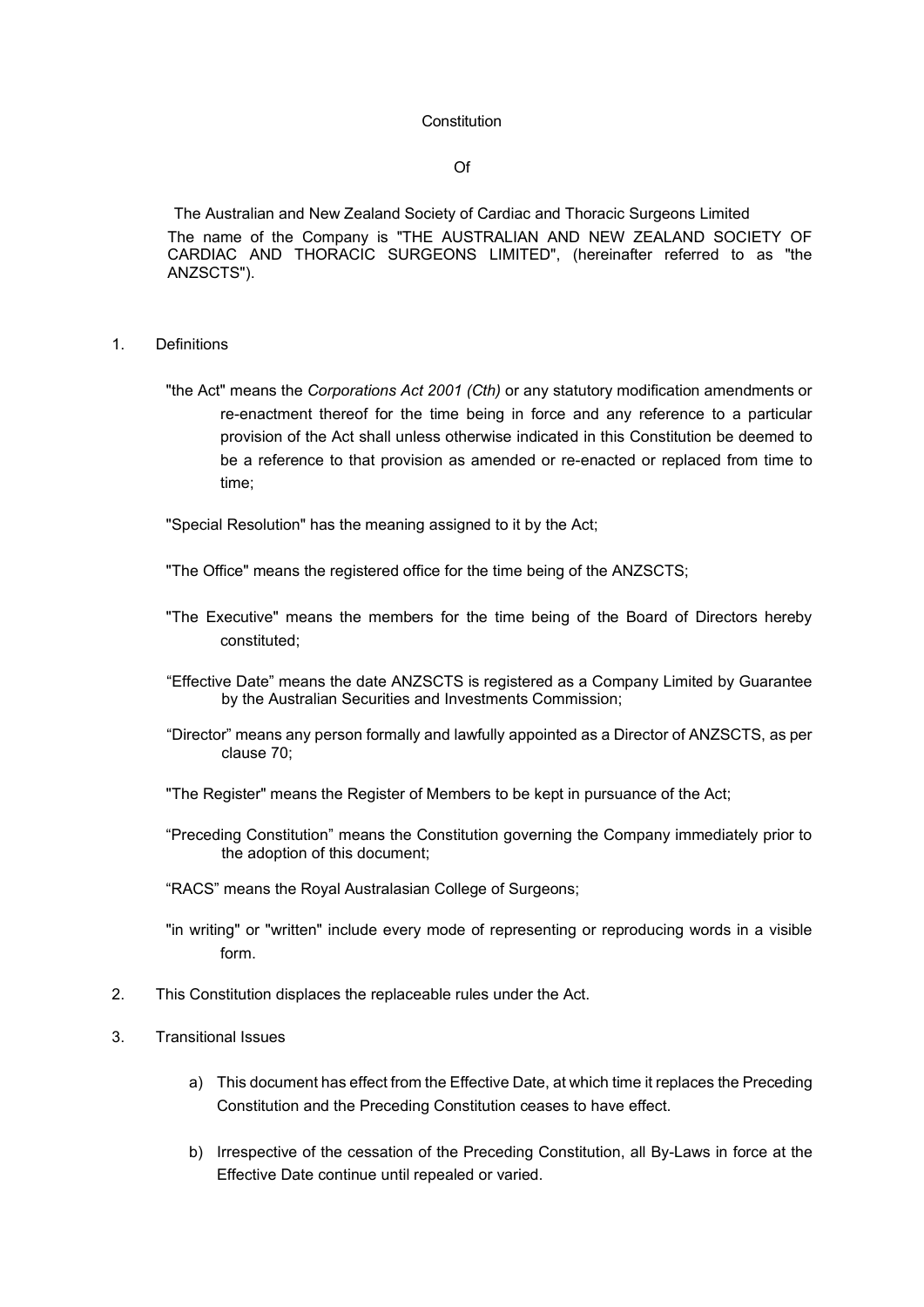- c) Notwithstanding any provision to the contrary in this Constitution, following the adoption of this Constitution:
	- i) The current members of the Executive shall remain in office until the end of their existing term;
	- ii) Thereafter, the members of the Executive will be appointed in accordance with the provisions of clauses [70](#page-9-0) to [81.](#page-11-0)
- <span id="page-1-0"></span>4. The objects for which the ANZSCTS is established are:
	- a) To establish and maintain appropriate programmes of continuing education in Cardiothoracic Surgery;
	- b) To organise and conduct Scientific programmes relating to cardiothoracic surgery at the Annual Scientific Meetings of the ANZSCTS and on such other occasions as may be decided upon from time to time;
	- c) To bring together the Cardiac and Thoracic surgeons of Australia and New Zealand and other parts of the world for discussion and demonstration of Cardiothoracic subjects;
	- d) To improve the quality and practice of Cardiac and Thoracic surgery;
	- e) To promote and represent the professional development and interests of Cardiac and Thoracic surgeons;
	- f) To encourage basic and clinical research in Cardiac and Thoracic surgery;
	- g) To publish a scientific Journal of Cardiac and Thoracic surgery;
	- h) To provide a forum for the presentation of scientific and clinical subjects in Cardiac and Thoracic surgery;
	- i) To facilitate and regulate the training of Cardiac and Thoracic surgeons in Australia and New Zealand;
	- j) To assist in the training of Cardiac and Thoracic surgeons in Asia;
	- k) To advise the Council of the RACS on matters relating to Cardiothoracic Surgery generally and on all matters in any way affecting the interests of Cardiothoracic Surgery and Cardiac and Thoracic surgeons in Australia and New Zealand; and
	- l) To liaise with Australian and New Zealand Government Departments in relation to the review or assessment of benefits or subsidies payable for Cardiac and Thoracic surgery.
- <span id="page-1-1"></span>5. The income and property of the ANZSCTS whencesoever derived shall be applied solely towards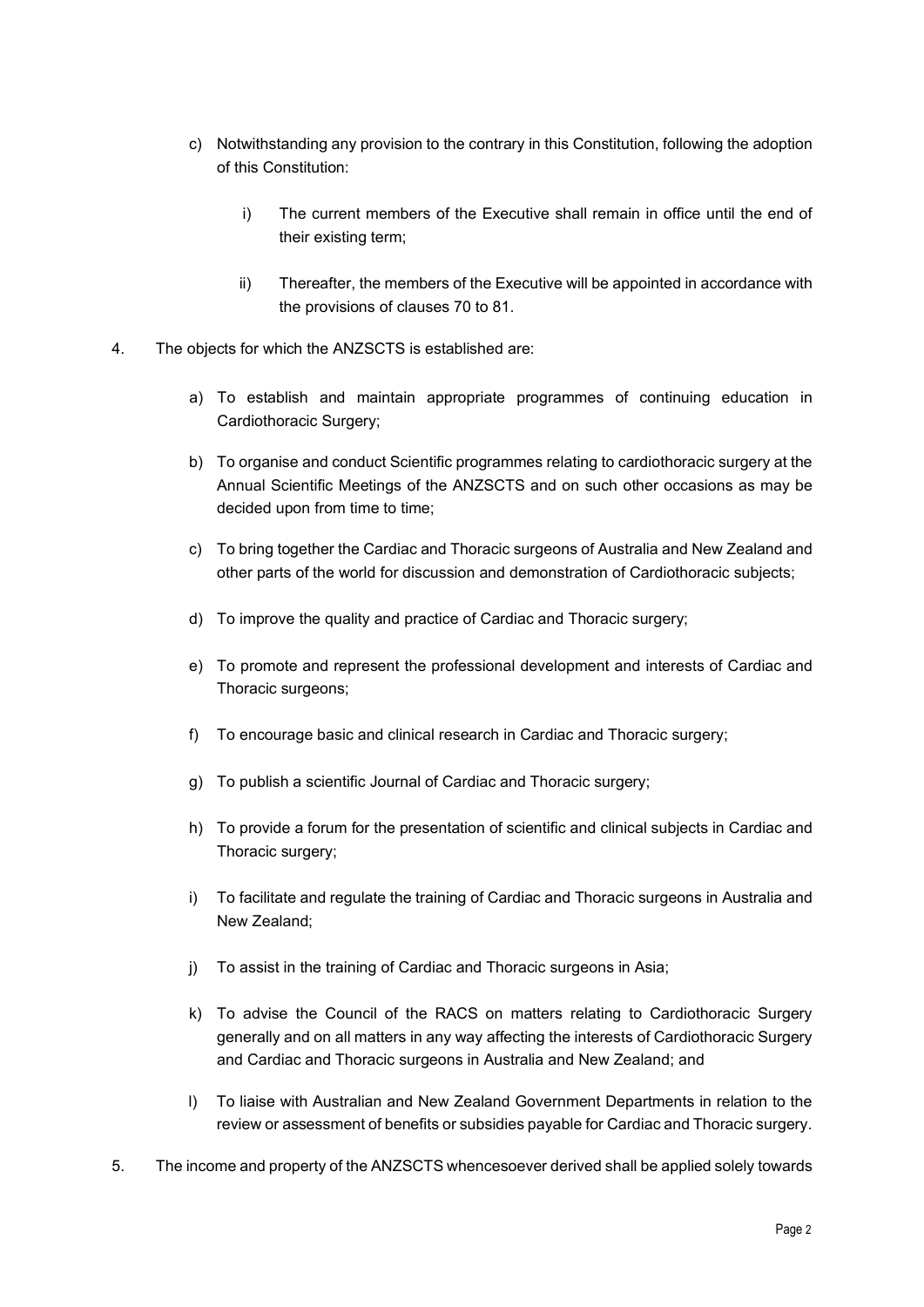the promotion of the objects of the ANZSCTS as set forth in this Constitution and no portion thereof shall be paid or transferred directly or indirectly by way of dividend, bonus or otherwise by way of profit to the members of the ANZSCTS PROVIDED that nothing herein shall prevent the payment in good faith of remuneration to any officers or servants of the ANZSCTS or to any member in return for any services actually rendered to the ANZSCTS. No member of the Executive or governing body of the ANZSCTS shall be appointed to any salaried office of the ANZSCTS. No remuneration or other benefit in money or money's worth shall be given by the ANZSCTS to any member of the Executive except re-payment of out-of-pocket expenses. The preceding provisions of this Clause shall not apply to prevent the gratuitous distribution among, or sale at a discount to, members of the ANZSCTS of any books or other publications whether published by the ANZSCTS or otherwise relating to all or any of its objects as set out above nor to prevent any member who may be a successful competitor or exhibitor at any competition or exhibition or examination held or promoted by the ANZSCTS under these objects or to the cost of establishing or holding of which the ANZSCTS may have subscribed out of its income or property from receiving as such competitor or exhibitor a prize medal or other recognition which may under the regulations affecting the said competition exhibition or examination be awarded to him or her.

- 6. Subject to clauses [3](#page-0-0) and [4,](#page-1-0) in pursuing the objects of the ANZSCTS, the ANZSCTS has, both within Australia and outside Australia, the legal capacity of a natural person and all the powers provided by the Act.
- 7. The place in which the registered office of the ANZSCTS is situated is in Edgecliff, New South **Wales**
- 8. The liability of the members is limited.
- 9. Every member other than an Honorary Member undertakes to contribute to the assets of the ANZSCTS in the event of the same being wound up during the time that he or she is a member or within one year afterwards for payment of the debts and liabilities of the ANZSCTS contracted before the time at which he or she ceases to be a member and of the costs charges and expenses of winding up the same and for the adjustment of the rights of the contributories amongst themselves such amount as may be required not exceeding the annual membership fee plus \$500.
- <span id="page-2-0"></span>10. True accounts shall be kept of the sums of money received and expended by the ANZSCTS and the matters in respect of which such receipt and expenditure takes place and of the property credits and liabilities of the ANZSCTS and subject to any reasonable restrictions as to the time and manner of inspection that may be imposed in accordance with the Constitution of the ANZSCTS for the time being in force, the same shall be open to inspection of members. Once at least every year the accounts of the ANZSCTS shall be examined and the correctness of the balance sheet ascertained by one or more properly qualified Auditor or Auditors.
- 11. No addition, alteration or amendment shall be made to the Constitution for the time being in force unless the same shall have been submitted to and approved by the Executive.
- 12. In this Constitution when any provision of the Act is referred to, the reference is to such provision as modified by any law for the time being in force.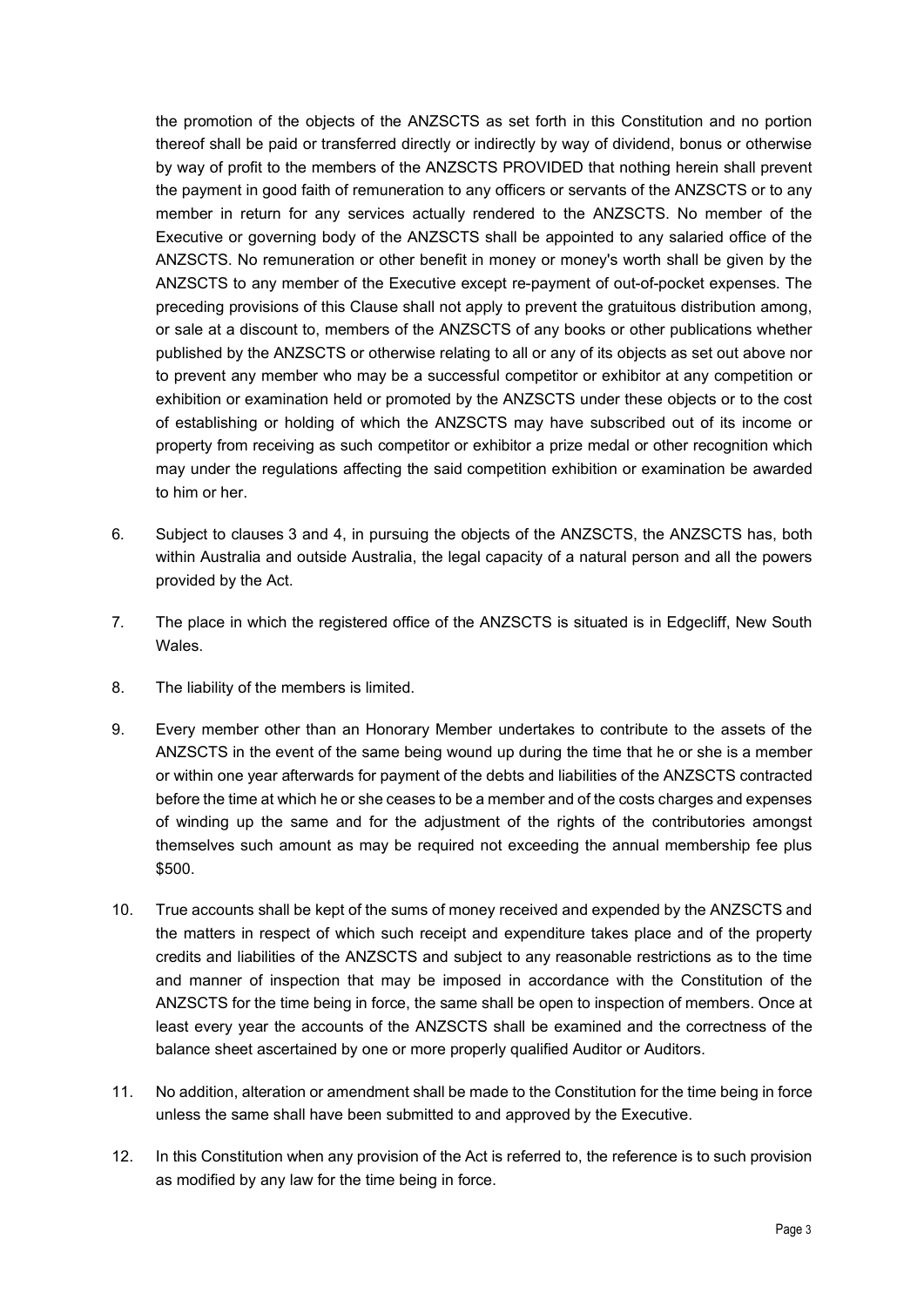13. The Executive may whenever the business of the ANZSCTS requires it register an increase of the members.

### MEMBERSHIP

- 14. There must be at least 1 member of the ANZSCTS.
- 15. The Initial Members of the ANZSCTS are the members of the Executive at the Effective Date.
- 16. The subscribers to this Constitution and such other persons as shall have agreed to be bound by this Constitution, shall be admitted to membership in accordance with the provisions of the Constitution, and none others, shall be members of the ANZSCTS and shall be entered in Register accordingly.
- 17. Membership of the ANZSCTS shall be limited to persons who are or have been engaged in the practice of Cardiac and/or Thoracic surgery, or take a special interest in Cardiac and/or Thoracic surgical practice and there shall be the following classes of membership which are limited as follows:
	- a) ORDINARY MEMBERS shall be cardiac or thoracic surgeons practising in Australia or New Zealand, who:
		- i) hold the qualification of FRACS in Cardiothoracic Surgery; or
		- ii) can provide demonstration of Certification of Training in Cardiothoracic Surgery to a level equivalent to the FRACS, acceptable to the Board of Studies of Cardiothoracic Surgery.

Ordinary Members shall be able to take part in any General Meeting of the ANZSCTS and shall have full voting and electoral rights in the affairs of the ANZSCTS.

- b) ASSOCIATE MEMBERS shall be persons who are currently enrolled in an accredited advanced training program in Cardiothoracic surgery in Australia or New Zealand. Associate members are able to take part in the discussion of the affairs of the ANZSCTS at any meeting of the Society, but shall have no voting or electoral rights.
- c) AFFILIATE MEMBERS will be nurses, technicians, medical students and other persons with an interest in cardiothoracic surgery or research. Affiliate members will not have the right to vote at meetings and will be referred to as non-voting members.
- d) SENIOR MEMBERS shall be persons who are eligible to be Ordinary Members and are aged sixty-five years or more or have retired from surgical practice. Ordinary Members automatically become Senior Members on reaching the age of sixty-five years. Senior Members will have the same rights as Ordinary members.
- e) OVERSEAS MEMBERS shall be surgeons whose primary practice is in Cardiac or Thoracic surgery and who have appropriate certification and recognition in a country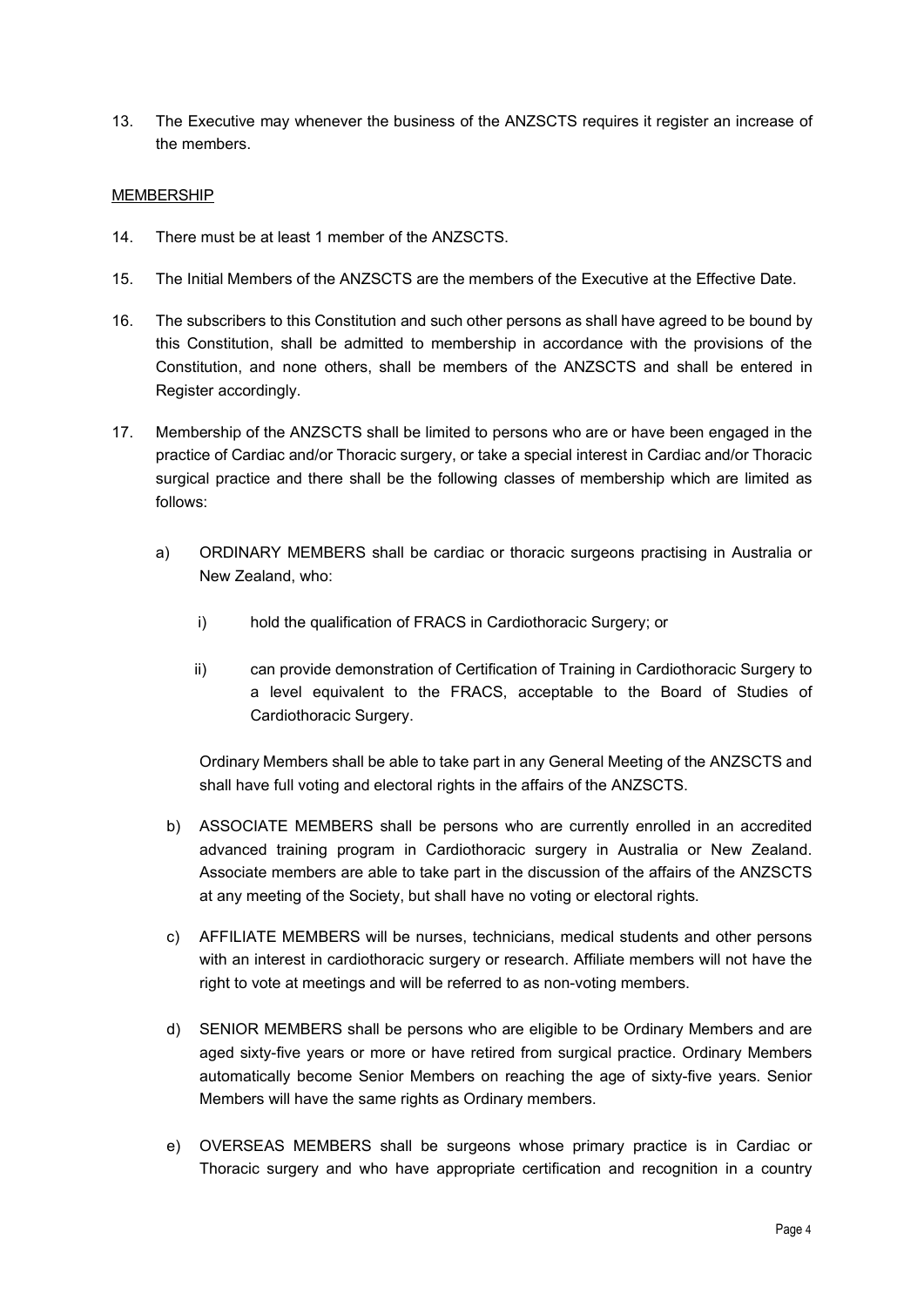outside Australia or New Zealand. Overseas Members shall be able to take part in the discussion of the affairs of the ANZSCTS, but shall have no voting rights at any meeting of the ANZSCTS. The electoral right of Overseas Members shall be restricted to the nomination, seconding and election of an Overseas Member to the Executive of the ANZSCTS and to the nomination or seconding of other Overseas Members to the Society.

- f) HONORARY MEMBERS shall be distinguished persons nominated by the Executive and approved by the membership of the ANZSCTS at a General Meeting. Honorary members may take part in the discussion of the affairs of the ANZSCTS, but shall have no voting or electoral rights.
- 18. The subscribers to the ANZSCTS shall be entered in the Register of the ANZSCTS as Members – as per clause [37.](#page-6-0)
- 19. All persons desiring to become Members of the ANZSCTS (other than as Honorary Members) shall apply in writing to the Executive - subject to clause [23.](#page-4-0)

## ADMISSION TO MEMBERSHIP

- 20. Any surgeon, who holds appropriate qualifications and wishes to become an Ordinary, Associate, Affiliate or Senior Member of the Society shall be nominated by an Ordinary Member and seconded by an Ordinary or Senior member in writing.
- 21. Applicants for Overseas Membership shall be nominated or seconded, but not both, by an Overseas Member. The other nominator or seconder, as appropriate, shall be an Ordinary or Senior member.
- 22. Nomination forms shall be delivered to the Secretary of the ANZSCTS, bearing the signatures of the nominee, nominator and seconder and accompanied by a curriculum vitae of the nominee.
- <span id="page-4-0"></span>23. The Executive will then consider the application and if appropriate, will award the applicable membership category. The Executive shall have the power to reject or suspend an application for any class of membership or change of membership without assigning any reason thereto.
- 24. The Secretary of the ANZSCTS will request the payment within a period of twenty-eight (28) days after approval of membership by the Executive. The membership subscription will be on a prorata basis in line with the current subscription year.
- 25. Upon acceptance by the Executive of any such application the name of the applicant shall be entered in the Register specifying the class of membership to which he or she has been admitted.
- 26. A member may apply to the Executive to change his or her class of membership if he or she is eligible for the class of membership to which he or she wishes to seek admission.
- 27. The rights, privileges or obligations of a person by reason of membership of the ANZSCTS:
	- a) are not capable of being transferred of transmitted to another person;
	- b) terminate upon the cessation of the person's membership whether by death, or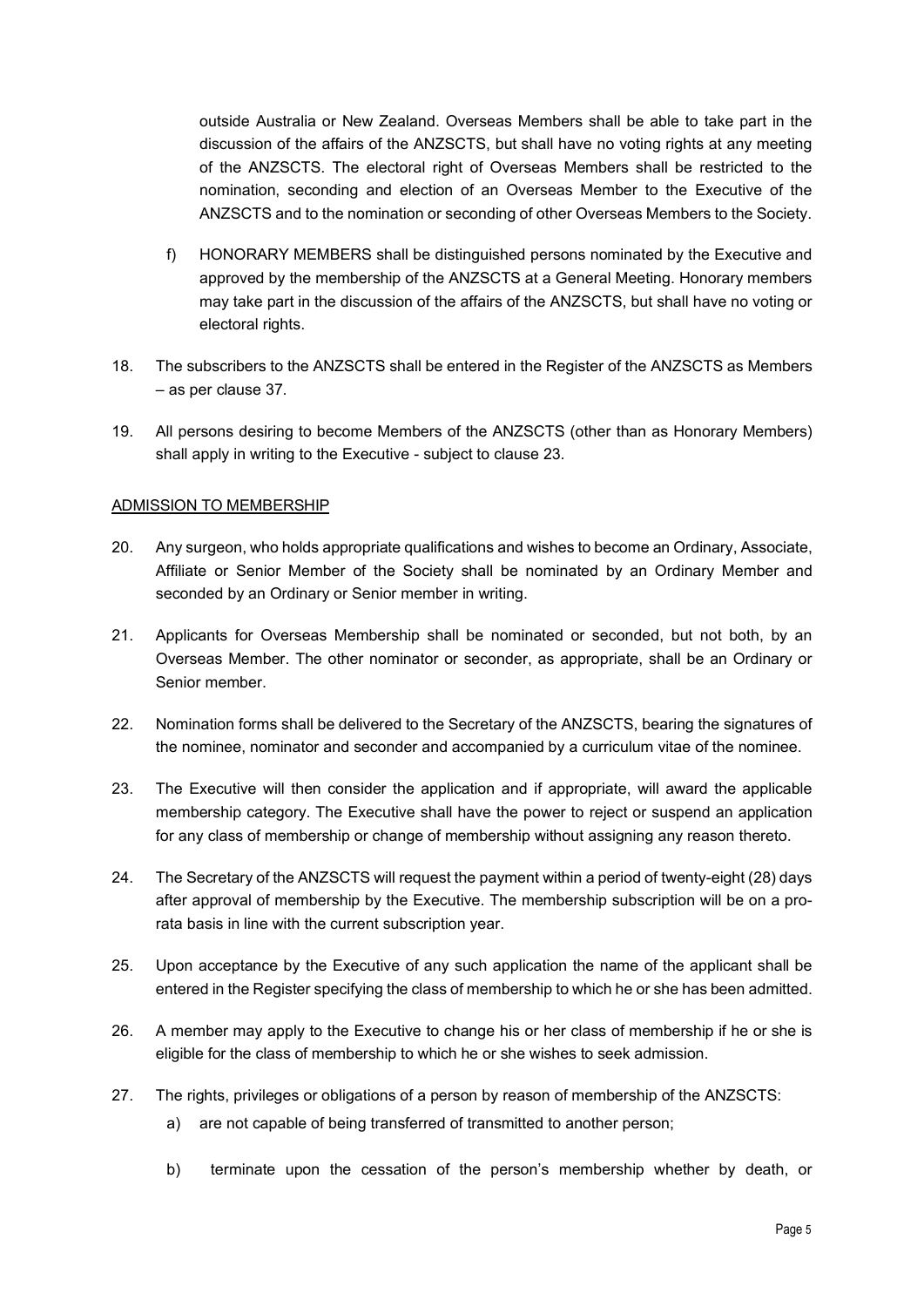resignation or otherwise.

#### ANNUAL SUBSCRIPTION

- 28. The annual subscription shall be determined, for each category of membership, by voting members of the ANZSCTS at a General Meeting, upon the recommendation of the Executive.
- 29. Members of every class shall be liable to pay an annual subscription and fines for late payment of annual subscriptions as may from time to time be determined in respect of each such class of members, and such fees subscriptions and fines shall be payable on such day or days as may be fixed by the Executive. No such member whose entrance fee subscription or fine is unpaid at the date of the Annual General Meeting shall be permitted to vote at such meeting.
- 30. The Executive may exempt a member from the payment of the whole or a proportion of the subscription fixed by or under this Constitution for such period or periods as the Executive shall think fit. A member who has been exempted from payment of the whole or a proportion of a subscription under this clause shall enjoy the same right under this Constitution to vote and to exercise all other rights and privileges attributable to his or her membership as if he or she had not been exempted from such payment.

### TERMINATION OF MEMBERSHIP

- 31. Any member may at any time resign his or her membership of the ANZSCTS by notice in writing to the Secretary, and thereupon he or she shall cease to be a member of the ANZSCTS subject however to the provisions of the Constitution and without prejudice to his or her liability to pay any amount accrued due to the ANZSCTS prior to his or her ceasing to be a member.
- 32. Subject to clause [34](#page-5-0) a member of any class who at any time after he or she was elected a member of that class ceases to possess any of the qualifications prescribed by this Constitution for members of such class shall upon resolution by the Executive cease to be a member.
- 33. A member whose annual subscription, and/or any other fees that may be applicable from time to time, have become due and who after the Secretary by registered letter addressed to his or her address appearing in the Register shall have required him or her to pay such subscription, fails without reasonable excuse to make such payment on or before the 30th day of June following the date on which such subscription became due, shall cease to be a member. Membership may be reinstated upon application to ANZSCTS.
- <span id="page-5-0"></span>34. A member shall ipso facto cease to be a member if:
	- a) He or she becomes bankrupt or insolvent or makes any assignment of his or her property for the benefit of his or her creditors generally, or
	- b) He or she ceases to be registered as a medical practitioner except where such ceasing to be registered has been voluntary on the part of the member (as to which the opinion of the Executive shall be conclusive) or where the Executive consents to such ceasing to be registered either prior thereto or within three months thereafter.
- 35. No member who for any reason ceases to be a member of the ANZSCTS shall be entitled to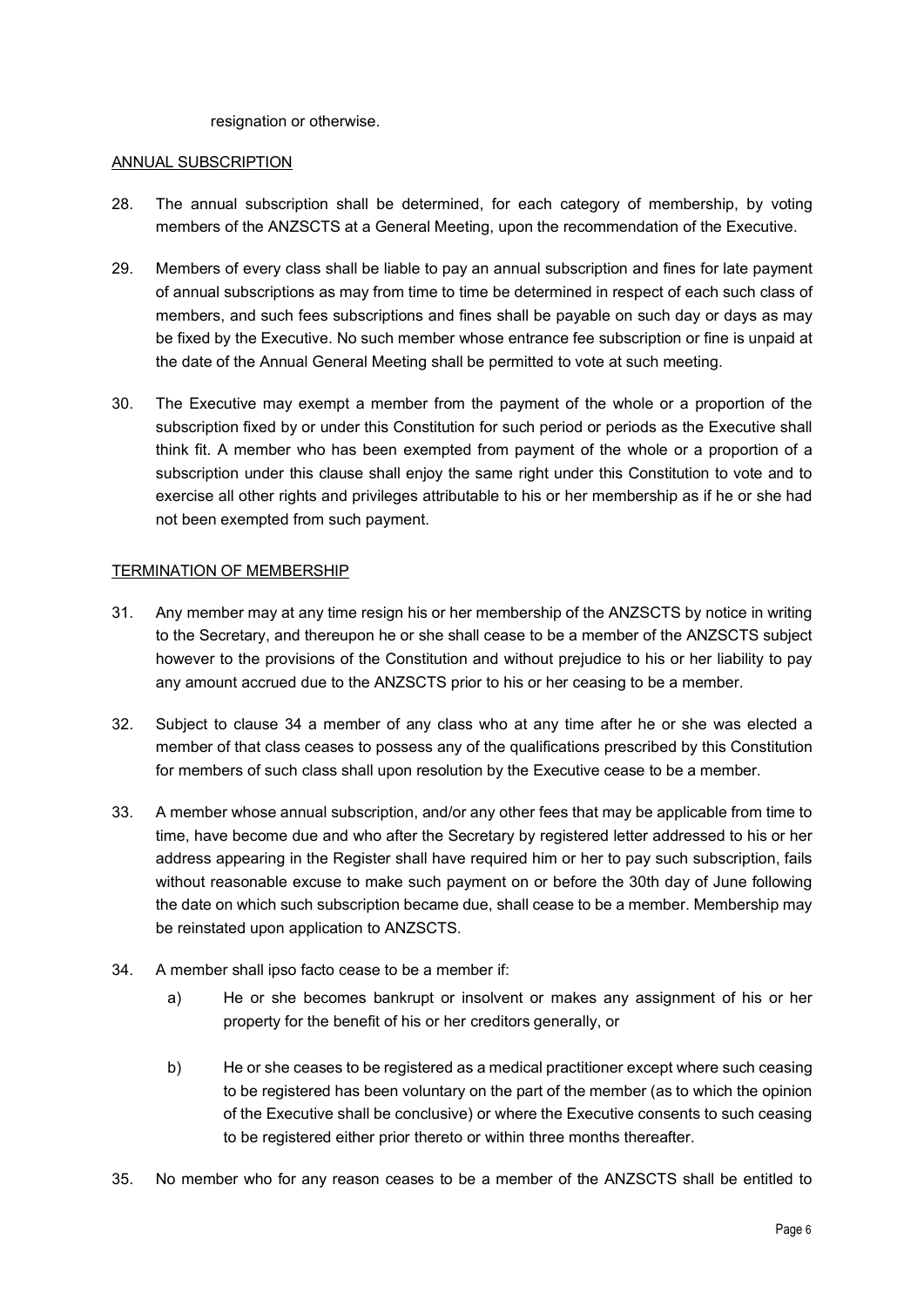receive nor shall he or she receive a refund of fees or subscriptions paid by him or her to the ANZSCTS on account of his or her membership.

36. Where a member of the ANZSCTS ceases to be a member the Secretary shall make an appropriate entry in the register of members, recording the date on which the member ceased to be a member.

### REGISTER OF MEMBERS

<span id="page-6-0"></span>37. There shall be kept in the office under the control of the Executive a Register wherein shall be entered the name and address of each member, his or her class of membership, and the date on which the person became a member and/or ceased to be a member.

### GENERAL MEETINGS

- 38. A Director may convene a General Meeting at any time.
- 39. The Directors must call and arrange to hold a General Meeting upon the requisition of the Members, if required to do so under the Act.
- 40. Members must be given twenty-one (21) days' notice in writing of a General Meeting specifying the place and the date and the hour of the meeting, and if the meeting is to be held in 2 or more places, the technology that will be used to facilitate the meeting, and the general nature of business to be transacted and any other matters as are required by the Act.
- 41. A notice of a General Meeting may be given by any form of communication permitted by the Act.
- 42. An Annual General Meeting of the ANZSCTS shall be in addition to any other General Meeting be held at least once in every calendar year at such time (not being more than 15 months after the holding of the last preceding Annual General Meeting) and take place as the Executive may determine.
- 43. The ANZSCTS must hold an Annual General Meeting within the first calendar year of its registration under Part 5B.1 of the Act.
- 44. The business of an Annual General Meeting shall be to receive and consider reports of the Executive and of the Auditors, to consider any statement of accounts and balance sheet submitted to the meeting, to endorse the appointment of officers in place of those retiring, and to transact any other business which under this Constitution ought to be transacted at an Annual General Meeting and any business which is brought under consideration by the report of the Executive. All other business transacted at any Annual General Meeting and all business transacted at any Extraordinary General Meeting shall be deemed special.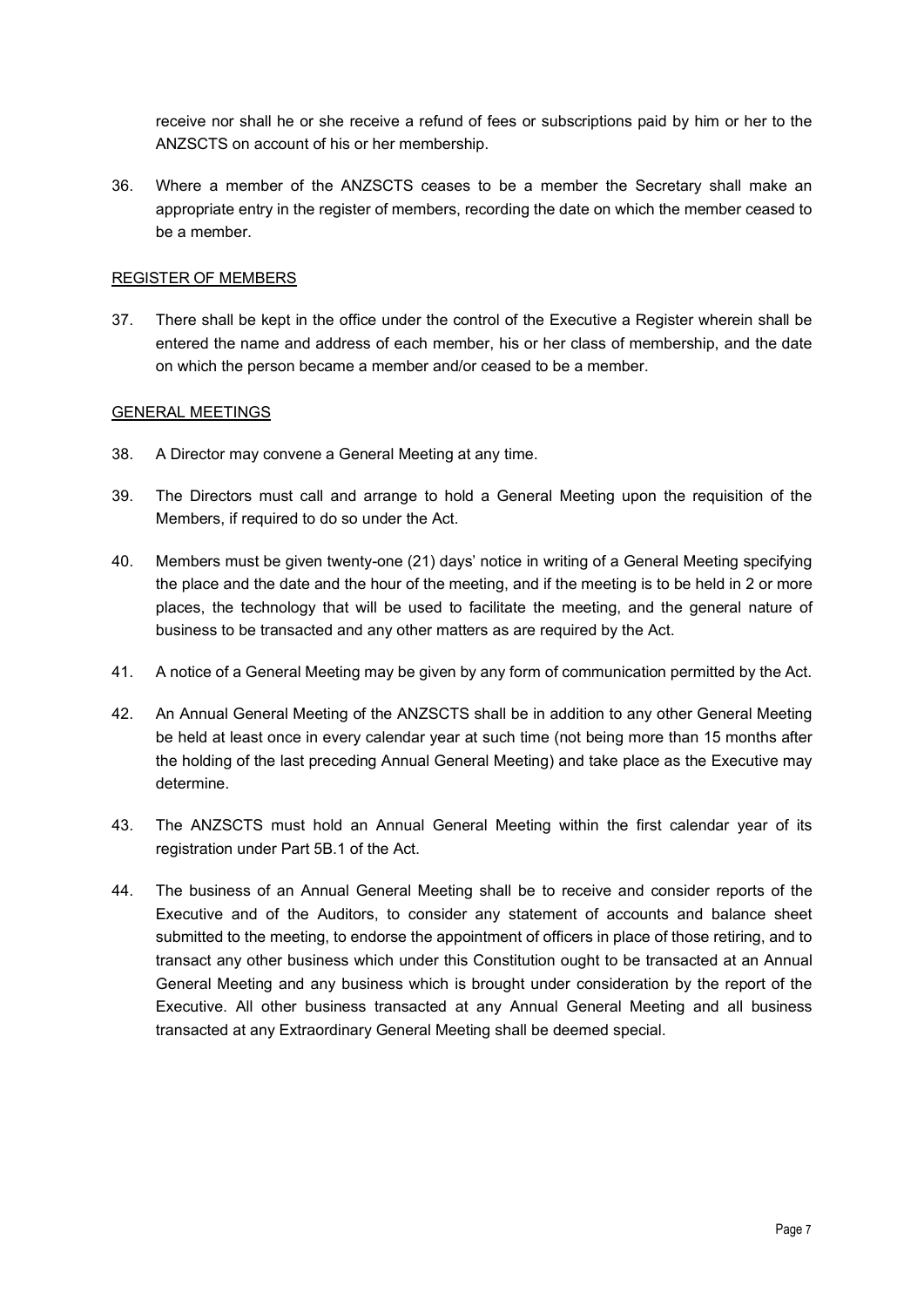- a) No business shall be transacted at any General Meeting unless a quorum of members is present in person (applies when members can attend a meeting that is to be conducted face-to-face) which shall not be less than 20% of all Ordinary and Senior Members of the ANZSCTS.
- (b) No business shall be transacted at any Virtual General Meeting unless a quorum of members is achieved, which shall not be less than 15% of all Ordinary and Senior Members of the ANZSCTS.
- 46. The President (if any) of the ANZSCTS or, in his or her absence, the Immediate Past President and/or, in his or her absence, the Vice-President shall preside at all general meetings. If the President, the Immediate Past President and the Vice-President are absent from any general meeting, the members present shall elect one of their number to be Chair and the Chair so elected shall continue in office until the conclusion of the meeting.
- 47. Every question submitted to a meeting excepting the election of the Executive shall be decided in the first instance by a show of hands and in the case of an equality of votes the Chairshall both on a show of hands and on a poll have a casting vote in addition to the vote to which he or she may be entitled to vote on a show of hands.
- 48. At any General Meeting unless a poll is demanded, a declaration by the Chair that a resolution has been carried or carried by a particular majority or lost or not carried by a particular majority and an entry to that effect in the Minute Book shall be conclusive evidence of the fact without proof of the number and proportion of the votes recorded in favour of or against such resolution.
- 49. A poll may be demanded by any of the following:
	- a) the Chair;
	- b) at least 5 Members entitled to vote on the resolution; or
	- c) Any Members with at least 5% of the votes that may be cast on the resolution on a poll.
- 50. The demand for a poll may be withdrawn.
- 51. The demand for a poll does not prevent the continuance of a meeting for the transaction of business other than the question on which a poll is demanded.
- 52. A poll demanded on the election of the chairperson or on a question of adjournment must be taken immediately.
- 53. If a poll is demanded as aforesaid it shall be taken in such manner and either by ballot or otherwise and at such time (not exceeding twenty-eight days from the meeting at which the same is demanded) and place as the Chair of the meeting directs; and the result of the poll shall be deemed to be a resolution of the meeting at which the poll was demanded.
- 54. The Chair of a meeting may, with the consent of the meeting, adjourn the same from time to time and from place to place, but no business shall be transacted at an adjourned meeting other than

45.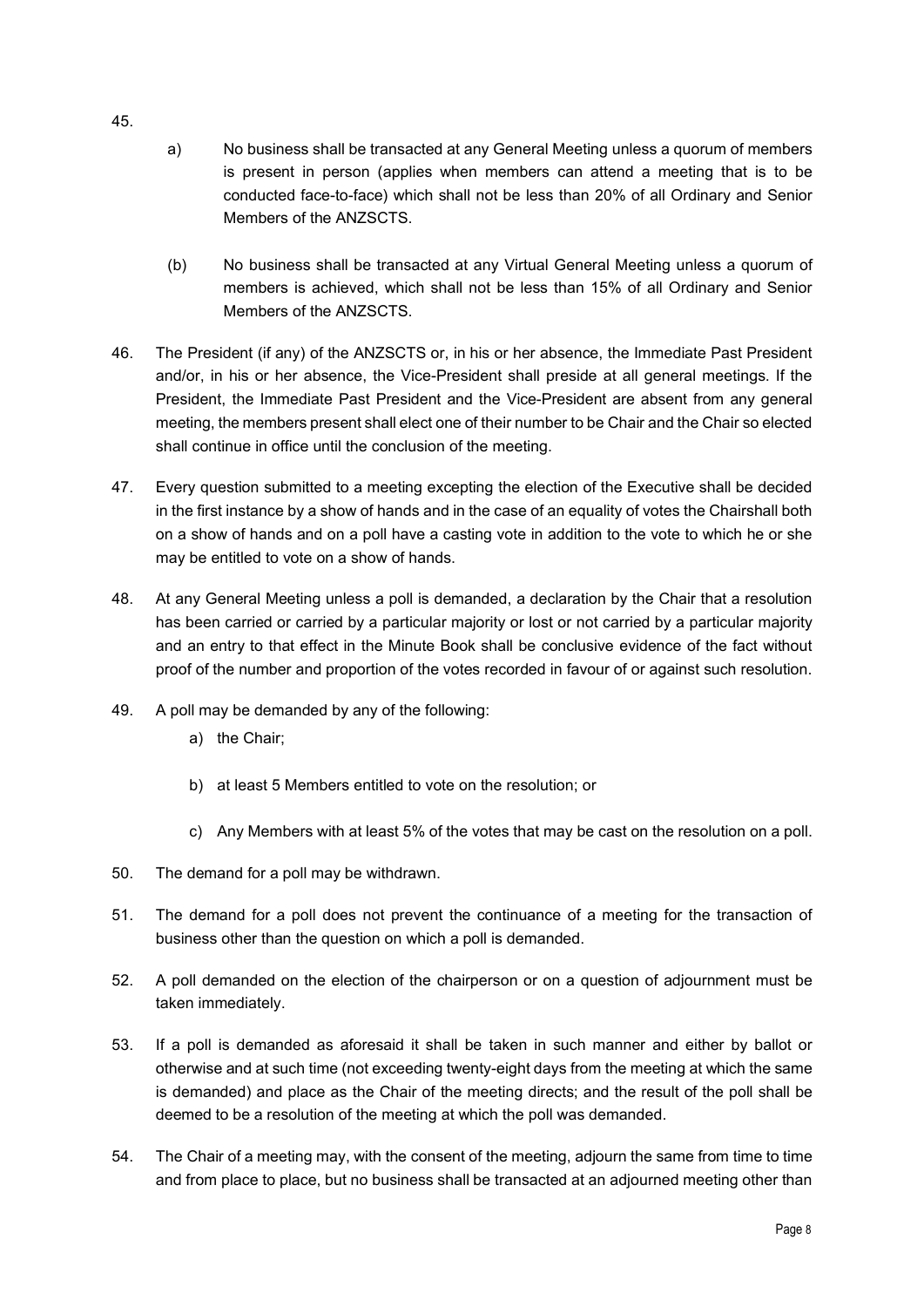the business unfinished at the meeting from which the adjournment took place. Notice of such adjourned meeting will be sent to members.

55. The accidental omission to give notice of a meeting to, or the non-receipt of notice of meeting by, any member shall not invalidate the proceedings at any meeting.

# VOTES OF MEMBERS

- 56. Ordinary Members and Senior Members shall be the only persons entitled to vote at any general meeting of the ANZSCTS, or in any case on matters relating to the ANZSCTS at any time and each such person shall have one vote.
- <span id="page-8-0"></span>57. A member is not entitled to vote at any General Meeting of the ANZSCTS or on an any case on matters relating to the ANZSCTS unless all monies due and payable by the member to the ANZSCTS has been paid.
- 58. In the case of an equality of votes, the Chair of the meeting shall be entitled to exercise a second or casting vote.
- 59. Upon a poll votes may be given either personally or by proxy but no person who is not a member of the ANZSCTS shall be appointed to act as a proxy and no member of the ANZSCTS shall be entitled to hold a proxy to vote upon any matter upon which he or she is not a member entitled to vote.
- 60. The instrument appointing a proxy shall be deemed to confer authority to demand or join in demanding a poll.
- 61. The instrument appointing a proxy and the power of attorney (if any) under which it is signed or a certified copy of such power of attorney shall be deposited with the Secretary or the Chair of the meeting not less than 48 hours before the person named in such instrument purports to vote in respect thereof.
- 62. A proxy document is invalid if it is not deposited or produced prior to a meeting or a vote being taken as required by this Constitution.
- 63. A vote given in accordance with the terms of the instrument of proxy shall be valid notwithstanding the previous death of the principal or revocation of the proxy in respect of which the vote is given provided no intimation in writing of the death or revocation shall have been received by the Secretary or by the Chair of the meeting before the vote is given.
- 64. Every instrument of proxy whether for a specified meeting or otherwise must be under the hand of the appointer or his or her attorney duly authorised in writing and may be in the form or to the effect following:

The Australian and New Zealand Society of Cardiac and Thoracic Surgeons I ……………………………… being a member of the above mentioned ANZSCTS hereby appoint ……………………………………………………… or failing him or her …………………………………………………………………. as my proxy to vote for me and on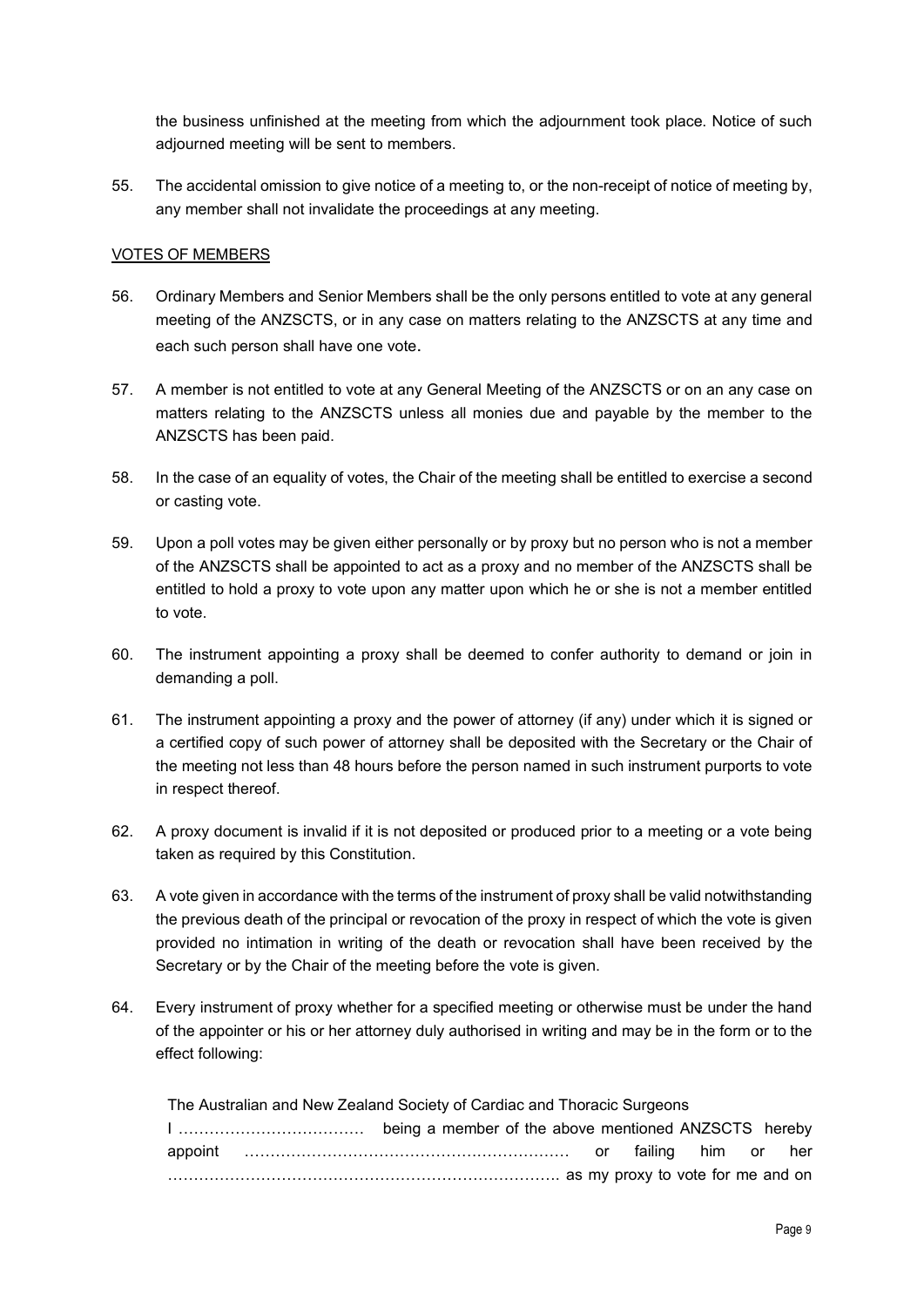my behalf at the general meeting of the ANZSCTS to be held on the ……………day of …………………………. and at any adjournment thereof, As witness my hand this …………. day of …………………….20……….

# POSTAL BALLOTS (Excluding the election of the Executive)

- 65. Subject to the provisions of this Constitution and the Act, whenever the Executive thinks fit, it may submit any question or resolution to the vote of all Members entitled to vote at a General Meeting of the ANZSCTS by means of a postal ballot (a Postal Ballot), in such form and returnable in such manner as the ANZSCTS Executive decides. A resolution approved by a majority or specific majority of the Members voting by such Postal Ballot shall have the same force and effect as such a resolution would have if carried by such a majority or specific majority at a duly constituted general meeting of the ANZSCTS competent to pass such a resolution.
- 66. At least twenty-one (21) days prior to the closing date of a Postal Ballot the Secretary shall send to all voting Members ballot papers, giving particulars of the business in relation to which the Postal Ballot is conducted, an explanation of the method of voting and a voting form (all in a form and with such content as the Executive may approve), and shall give all voting members notice of the closing date of the Postal ballot.
- 67. The Secretary shall receive all voting forms received from voting members in respect of a Postal Ballot, and shall promptly advise the Executive of the result of the Postal Ballot. Any voting form received after 5:00pm on the closing date of a Postal Ballot shall be deemed to be invalid and shall not be counted.
- 68. In the event of an equal number of votes in respect of any business for which the Postal Ballot is conducted, the President shall have a second and casting vote.
- 69. In all other respects, subject to this Constitution, the Executive shall determine any other procedures or matters in relation to the conduct of any Postal Ballot and shall have the power to make Regulations for that purpose.

## THE BOARD OF DIRECTORS

- <span id="page-9-0"></span>70. The Board of Directors of the ANZSCTS ('the Executive') shall consist of:
	- a) President;
	- b) Vice-President (President Elect);
	- c) Immediate Past President;
	- d) Honorary Secretary / Treasurer (Elected Representative);
	- e) The Chair, Board of Cardiothoracic Surgery;
	- f) The Chair of Science and Education Committee;
	- g) Cardiothoracic Specialty Elected RACS Councillor
	- h) Younger Fellow;
	- i) Elected Representative New Zealand.
	- j) Elected Representative Thoracic Surgery
	- k) Trainee Representative, Board of Cardiothoracic Surgery
	- l) Deputy Chair, Board of Cardiothoracic Surgery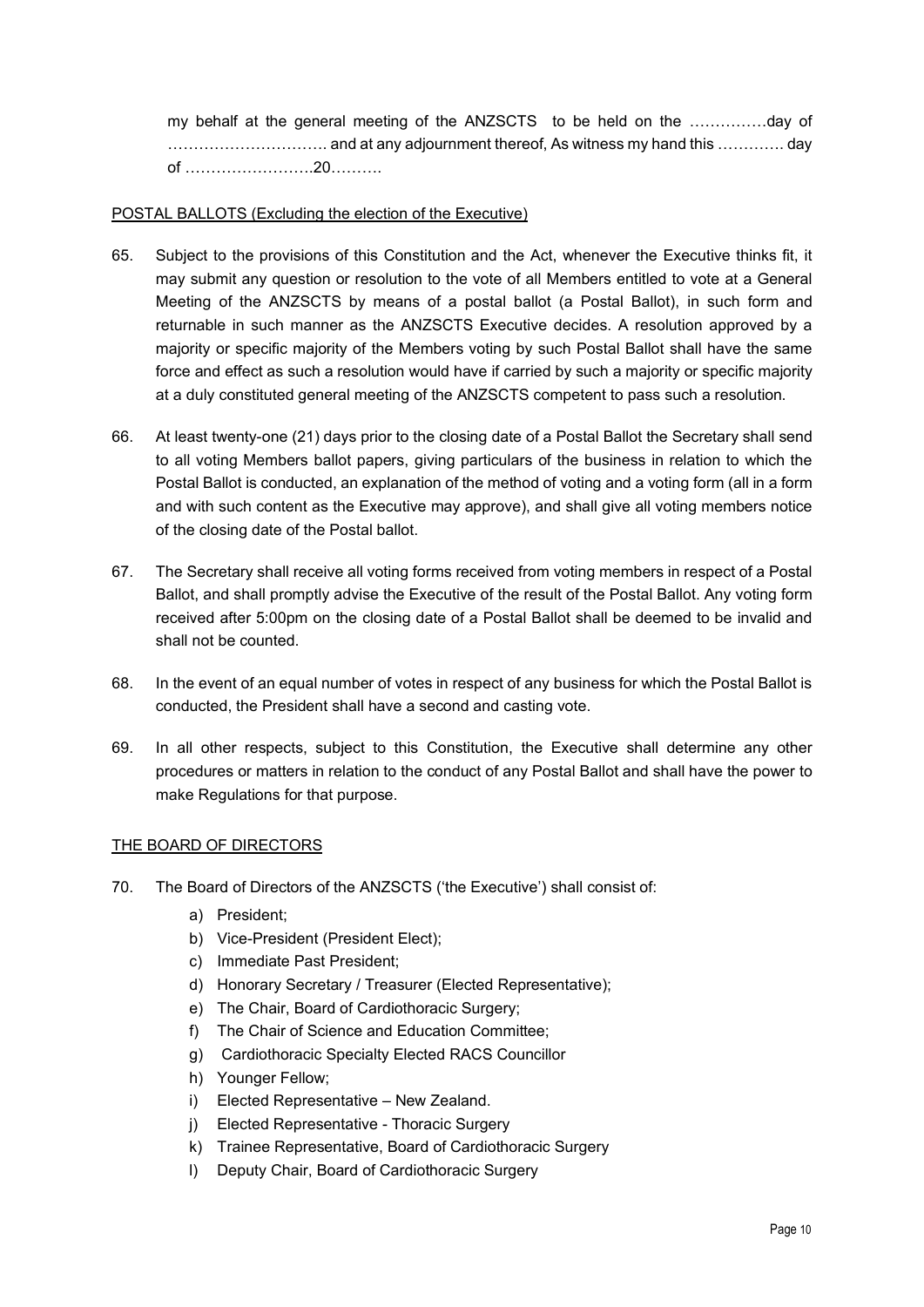- 71. The Immediate Past President shall be the out-going President who has last held office as President of the ANZSCTS.
- 72. Subject to claus[e 93:](#page-14-0)
	- a) The position of Immediate Past President shall be filled by the person who at the Annual General Meeting vacates the office of President;
	- b) The position of President will be filled by the person who at the Annual General Meeting vacates the office of Vice-President.
- 73. The Vice-President shall be elected from amongst the membership by the members who are entitled to vote in accordance with clauses [57](#page-8-0) an[d 85](#page-12-0) for a term of one year with an option to remain in office for a second one year term, the option to be exercised in accordance with clause [75.](#page-10-0)
- 74. Subject to clause 75, the President, Vice-President and Immediate Past President may hold office for a maximum of two consecutive years in each office.
- <span id="page-10-0"></span>75. By the end of July in each alternate year the President, Immediate Past President and Vice-President together with the other members of the Executive will determine by mutual agreement whether the three office bearers will hold office for a second consecutive year, and should there be agreement that they do so there will be no election for Vice-President.
- 76. The Elected Representatives, Younger Fellow and Trainee Representative as per clause [70](#page-9-0) (d)  $(h), (i), (j)$  and  $(k)$ 
	- a) shall be elected from amongst the membership by the members who are entitled to vote in accordance with clauses [57](#page-8-0) and [85;](#page-12-0)
	- b) The Elected Representatives and the Younger Fellow will hold office for (1) one year and shall be eligible for re-election for one further period of (1) one year;
	- c) The Trainee Representative will be elected by the Trainee cohort and reside on the Board of Cardiothoracic Surgery. Once elected the Trainee Representative will then take office of the Society.
	- d) should the offer of re-election not be taken up, nominations will be called for the Elected Representatives, Younger Fellow and Trainee Representative positions, from amongst the membership and they shall be elected by the members who are entitled to vote in accordance with clauses [57](#page-8-0) and [85;](#page-12-0) and,
- 77. The Chair, Board of Cardiothoracic Surgery:
	- a) shall be appointed from amongst the members from The Board of Cardiothoracic Surgery by the members of that committee for a term of three years;
	- b) will take office at the Annual General Meeting following appointment under this clause;
	- c) must, every three years, vacate his or her office and the members of The Board of Cardiothoracic Surgery shall make an appointment in accordance with sub-clause a);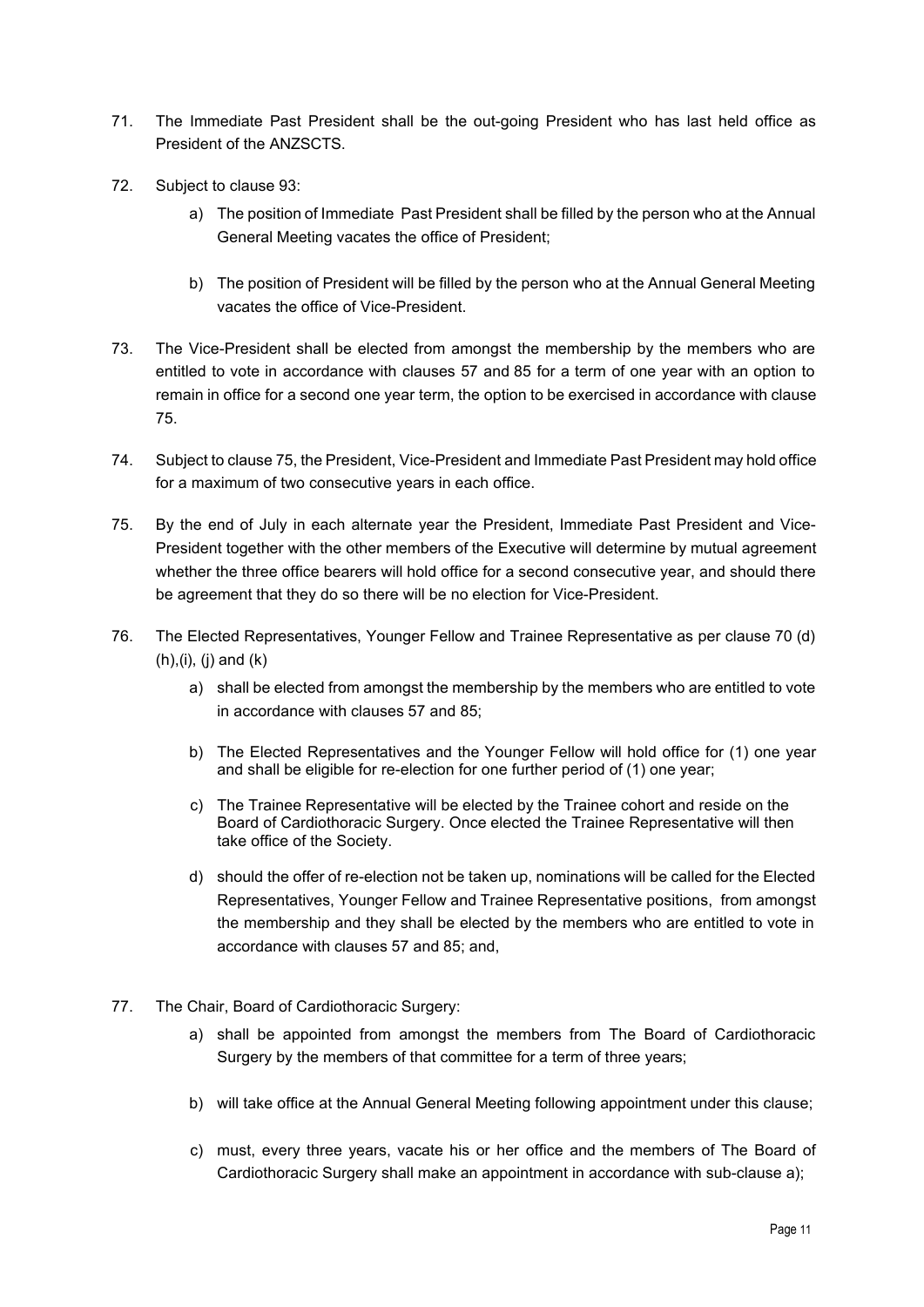- d) may only hold office for two consecutive terms.
- 78. The Deputy Chair, Board of Cardiothoracic Surgery:
	- a) shall be appointed from amongst the members from The Board of Cardiothoracic Surgery by the members of that committee for a term of three years;
	- b) will take office at the Annual General Meeting following appointment under this clause;
	- c) must, every three years, vacate his or her office and the members of The Board of Cardiothoracic Surgery shall make an appointment in accordance with sub-clause a);
	- d) may only hold office for two consecutive terms.
- 79. The Chair of the Science and Education Committee:
	- a) shall be appointed from amongst the voting members of ANZSCTS and will be appointed for a term of three years;
	- b) will take office at the Annual General Meeting following appointment under this clause;
	- c) must, every three years, vacate his or her office and the members of the Science and Education Committee shall make an appointment in accordance with this clause;
	- d) may only hold office for two consecutive terms
- 80. Cardiothoracic Specialty Elected RACS Councillor
	- a) shall be elected from amongst the fellows of RACS who practice Cardiac and or Thoracic surgery (as managed by RACS or ANZSCTS from time to time) every three years for a term of three years;
	- b) will take office at the Annual General Meeting of RACS following election under this clause;
	- c) must, every three years, vacate his or her office and the cardiothoracic fellows of RACS shall elect one of its members to this office in accordance with sub clause a);
	- d) may only hold office for three consecutive terms.
- <span id="page-11-0"></span>81. The Executive may, from time to time, appoint an External Director who is a non-member of the ANZSCTS on the basis of need and skills required at any given time (known as the 'External Director'). The External Director:
	- a) shall be appointed by the Executive at the Annual General Meeting every two years (subject to annual review of performance and review of the needs of the ANZSCTS in terms of roles and skills) for a term of two years on a pro bono basis;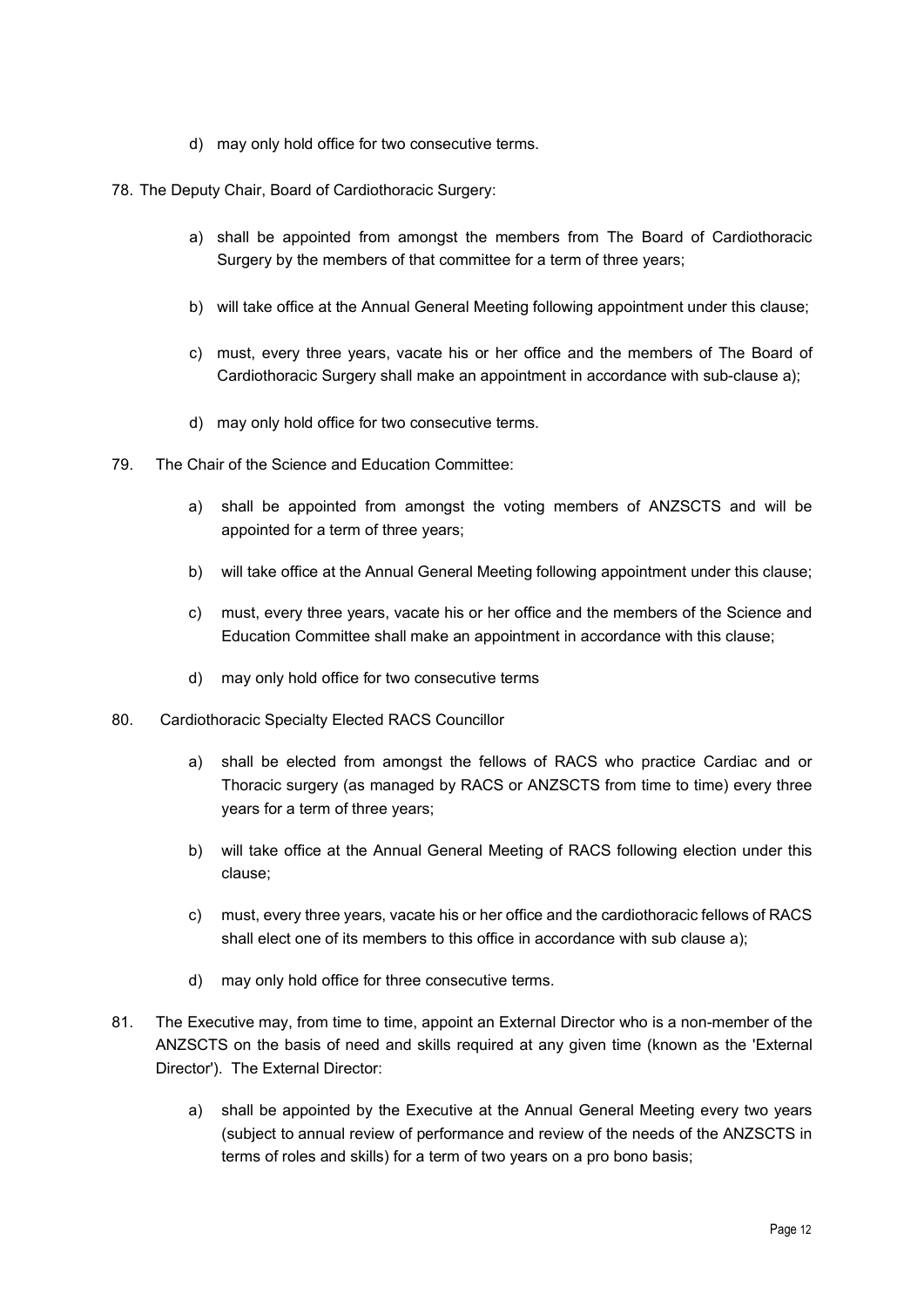- b) will take office at the Annual General Meeting following appointment under this clause;
- c) must, every two years, vacate his or her office and the Executive shall make an appointment in accordance with this clause;
- d) may only hold office for two consecutive terms.
- 82. Any casual vacancy occurring on the Executive may be filled by the Executive until the next Annual General Meeting, provided that any person so appointed meets the relevant criteria for the office of the ANZSCTS that is vacant and the person is willing to act on the Executive.

# **SECRETARY**

- 83. The ANZSCTS must have a Secretary. The duties of the Secretary shall be assigned to the Honorary Secretary / Treasurer (Elected Representative).
- 84. The role of the Secretary includes:
	- a) Maintaining a register of the ANZSCTS' members; and
	- b) Maintaining the minutes and other records of general meetings (including notices of meetings), Director's meetings and circular resolutions.

## <span id="page-12-0"></span>ELECTION OF OFFICERS OF THE EXECUTIVE

- 85. Their method of Election shall be (with the exception of President and Immediate Past President):
	- a) That the Executive will call for nominations three (3) months prior to the AGM of the ANZSCTS and nominations will close two (2) months prior to the AGM;
	- b) Any Ordinary or Senior member may be nominated for a position on the Executive;
	- c) A nomination signed by the nominee must be proposed and seconded by an Ordinary or Senior member of the ANZSCTS;
	- d) Where there is one nomination the candidate is elected unopposed;
	- e) Where there is more than one nomination:
		- i) the election of properly nominated candidates be conducted by Postal Ballot of voting members appearing in the register of the ANZSCTS two (2) months prior to the date of the AGM of the ANZSCTS;
		- ii) Such ballots may be conducted by post or other means (electronically, any web based system or other lawful method as approved by the Executive);
		- iii) Balloting shall be in accordance with the provision of any regulation made by the Executive for this purpose.
- 86. The Officers so elected will be announced and take Office at the next AGM of the ANZSCTS.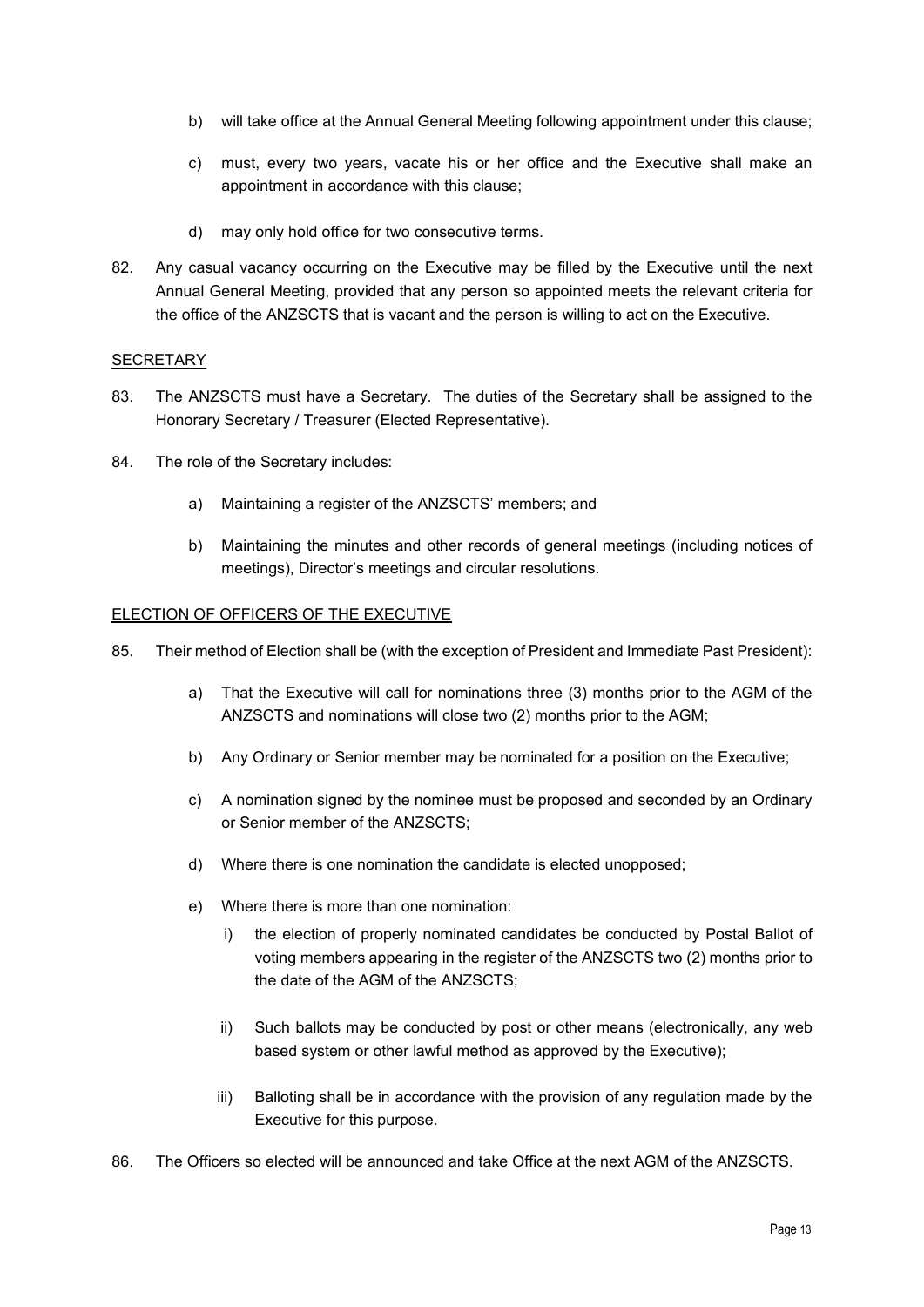# POWERS AND DUTIES OF THE EXECUTIVE

- 87. The management and control of the ANZSCTS shall be vested in the Executive who in addition to the powers and authorities under this Constitution may exercise all such powers and do all such acts and things as may be exercised or done by the ANZSCTS by virtue of this Constitution and are not hereby or by Statute expressly directed or required to be exercised or done by the ANZSCTS in general meeting but subject to the provisions of any Statute and the provisions of this Constitution and to any regulations from time to time made by the ANZSCTS in General Meeting PROVIDED that no regulation so made by the ANZSCTS in General Meeting shall invalidate any prior act of the Executive which would have been valid if such regulation had not been made.
- <span id="page-13-0"></span>88. Where any member of the Executive is unable to attend a meeting or meetings of the Executive, he or she shall be entitled to appoint another member of the Executive to be his or her proxy for such meeting or meetings. The appointment of a proxy shall be in writing and shall be signed by the member of the Executive. Any proxy may be limited to any part of a meeting of the Executive or to any specific question and must be produced at the meeting at which the proxy holder proposes to vote. A proxy holder shall be entitled to exercise all the rights of the appointer to attend and vote at the meeting(s) for which he or she is appointed.
- 89. The Executive shall have power to censure, suspend or expel any member who:
	- a) shall have been convicted of a felony or misdemeanour;
	- b) who may be considered guilty of dishonourable or disgraceful conduct;
	- c) who shall have failed to observe any of the Constitution;
	- d) shall be guilty of conduct which in the opinion of the Executive is detrimental to the interests of the ANZSCTS
- <span id="page-13-1"></span>90. PROVIDED however that no suspension or expulsion shall be enforced and no censure passed unless a meeting of the Executive be called for the purpose and two-thirds of the members of the Executive present in person or by proxy agree to such decision and that the member concerned shall have first been notified of the matter alleged against him or her and given an opportunity of being heard in his or her own defence.
- 91. Any member expelled from the ANZSCTS shall not be eligible for re- election as a member for a period of at least twelve months and then only upon such terms and conditions as the Executive may determine.
- 92. The decision of the Executive as to admission of members, election of members, termination of membership or exercise of the powers conferred upon the Executive by clauses [88](#page-13-0) to [90](#page-13-1) shall be conclusive.

## DISQUALIFICATION OF OFFICERS OF THE EXECUTIVE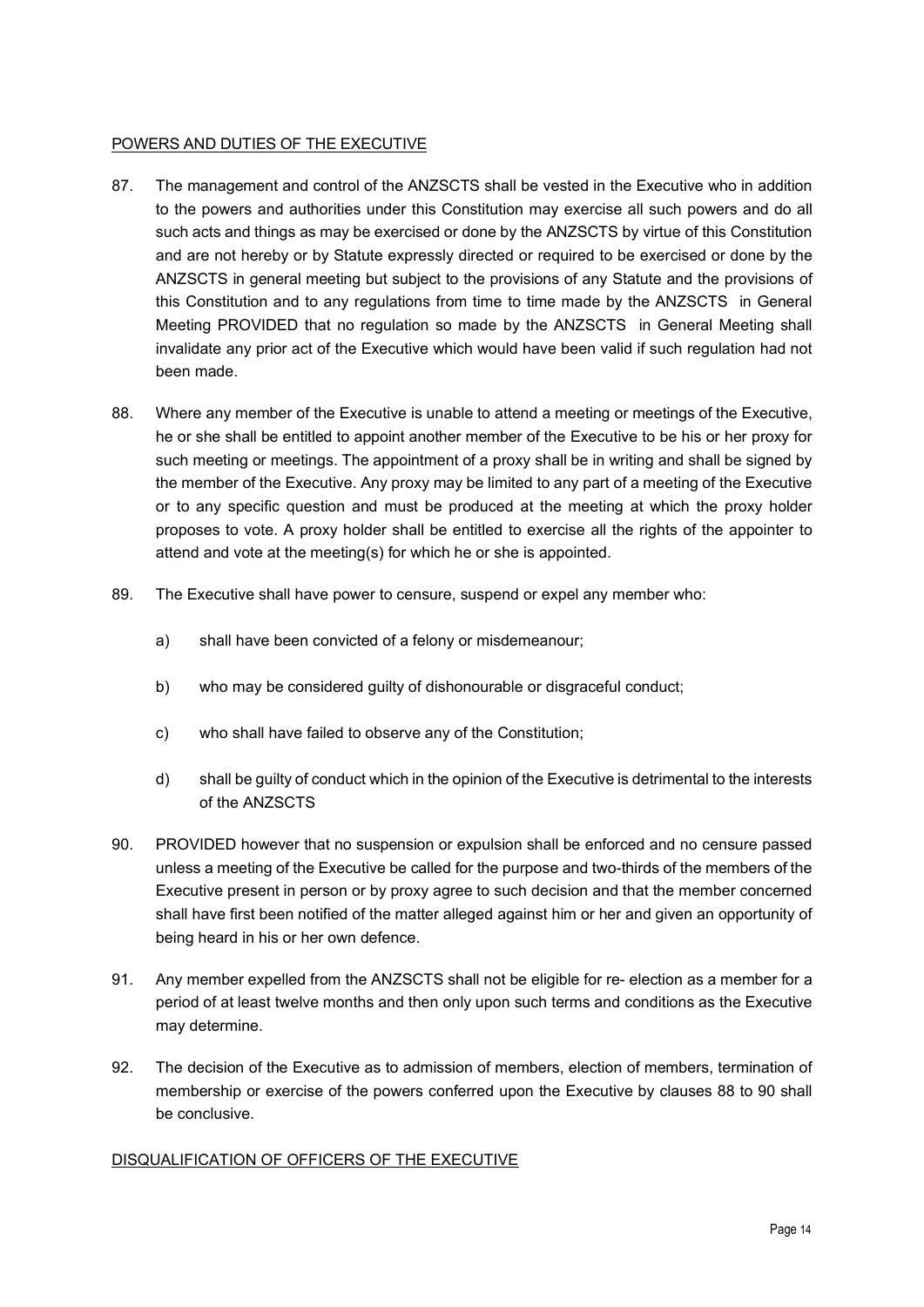- <span id="page-14-0"></span>93. The office of a member of the Executive (including the office of President or Vice-President if held) shall ipso facto be vacated:
	- a) If the officeholder becomes bankrupt or suspend payment or compound with the officeholders creditors;
	- b) If the officeholder fails to pay their subscriptions for the space of one month or such further time as the Executive shall allow after the time when the same should have been paid;
	- c) If the officeholder is found or declared to be of unsound mind;
	- d) If the officeholder absents themselves, without leave, from four consecutive meetings of the Executive;
	- e) If the officeholder is removed by the members under the Act;
	- f) If for any reason the officeholder ceases to be a member of the ANZSCTS;
	- g) If the officeholderbecomes prohibited from being a member of the Executive by reason of any order made under the provisions of the Act;
	- h) If the officeholder in writing resigns such office;
	- i) If he or she holds any office of profit under the ANZSCTS;
	- j) If the officeholder becomes deceased; or
	- k) If the officeholderis directly or indirectly interested within the meaning of the Act involved in any contract with the ANZSCTS or participates in the profits of any contract with the ANZSCTS. Provided however that a member of the Executive shall not vacate their office by reason of the officeholder being a member of any corporation firm society or association which has entered into contracts under or done any work for the ANZSCTS if such corporation firm society or association is among the class of companies referred to in the last proviso to Clause [5](#page-1-1) of the Constitution of the ANZSCTS and if the officeholder shall have declared the nature of their interest in manner required by the Act.
- 94. A member of the Executive shall not vote in respect of any contract in which the officeholder is interested or any matter arising therefrom and if the officeholder does so vote their vote shall not be counted. Provided always that nothing in this Clause shall affect the operation of Clause [5](#page-1-1) of the Constitution of the ANZSCTS.

## PROCEEDINGS OF EXECUTIVE

95. The Executive may meet together for the dispatch of business, adjourn, and otherwise regulate their meetings, as they think fit. Questions arising at any meeting shall be decided by a majority of votes.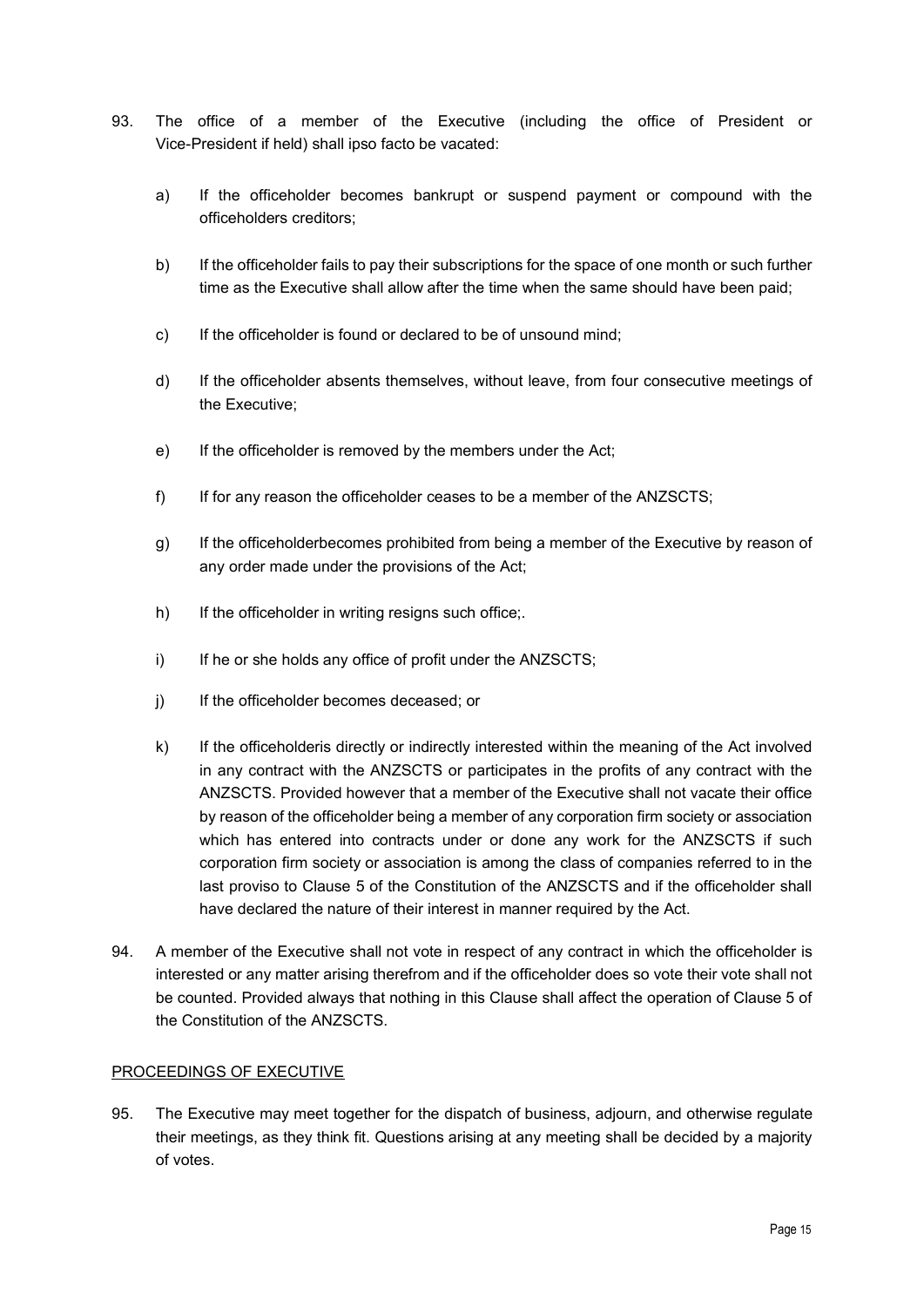- 96. In a case of an equality of votes the Chair shall have a second or casting vote.
- 97. At any time a member of the Executive may, and the Secretary on the requisition of a member of the Executive shall, summon a meeting of the Executives. The Executive members should be given fourteen (14) days' notice of the meeting.
- 98. The quorum necessary for the transaction of the business of the Executive shall be the next whole number above 50% of the number of members comprising the Executive, that number of persons being present personally, telephone or by any virtual communication.
- 99. A resolution in writing signed by all the members of the Executives shall be as valid and effectual as though duly passed at a properly constituted meeting of the Executive.
- 100. The President, or in his or her absence the Immediate Past President or (if the latter be absent) the Vice-President shall be Chair of the meetings of the Executives; but if at any meeting the Chair is not present within fifteen minutes after the time appointed for holding the same, the members of the Executive present may choose one of their number to be Chair of the meeting.
- 101. At least seven Directors must be present at all Executive meetings.
- 102. Questions arising at a meeting of the Executive, or of any sub-committee appointed by the Executive, shall be determined on a show of hands or, if demanded by a Member, by a poll taken in such manner as the person presiding at the meeting may determine.
- 103. All acts done by any meeting of the Executive or by any person acting as a member thereof, shall notwithstanding that it be afterwards discovered that there was some defect in the appointment of any such Executives or person acting as aforesaid, or that they or any of them were disqualified, be as valid as if every such person had been duly appointed and was qualified to be a member of the Executive.
- 104. The Executive must cause minutes of all proceedings of general meetings, of meetings of the Directors and of committees formed by the Directors to be entered in books kept for the purpose. The Directors must cause all minutes to be signed by the chairperson of the meeting at which the proceedings took place or by the chairperson of the next succeeding meeting.
- 105. A resolution in writing signed by all Directors, excluding Directors who have been given leave of absence, is to be treated as a determination of the Directors passed at a meeting of the Directors duly convened and held.
- 106. A resolution in writing may consist of several documents in like form, each signed by one or more Directors and if so signed it takes effect on the latest date on which a Director signs one of the documents.
- 107. A document generated by electronic means which purports to be a fax of a resolution of Directors is to be treated as a resolution in writing.
- 108. A document bearing a facsimile of a signature is to be treated as signed.

## THE BOARD OF CARDIOTHORACIC SURGERY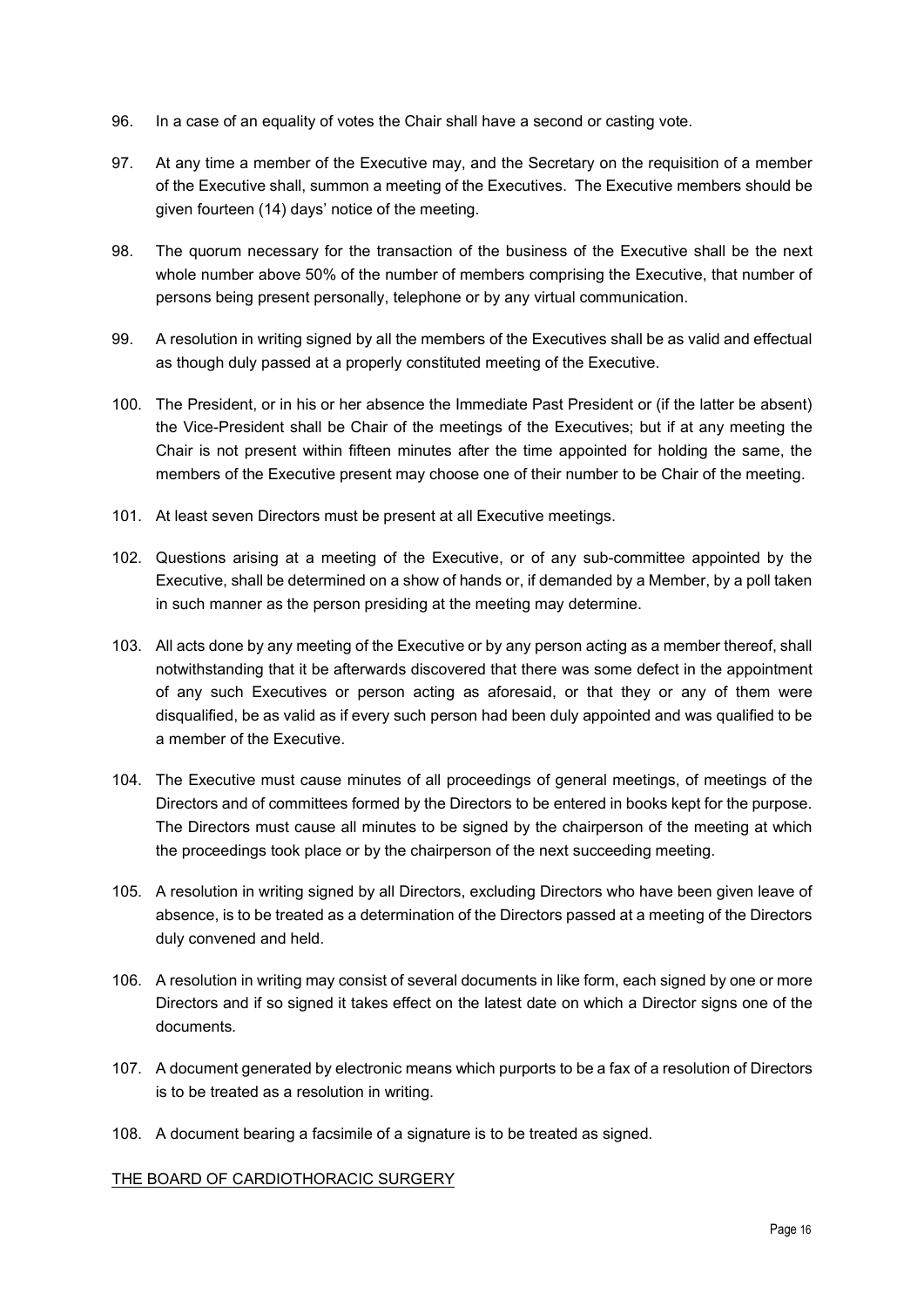- 109. The Board of Cardiothoracic Surgery shall consist of at least five (5) Ordinary or Senior members elected by members of the ANZSCTS and confirmed by the Council of the RACS. Each member of this Board (with the exception of the Trainee representative) shall be elected for a period of three (3) years with eligibility for re-election for one (1) further period of three (3) years. Once elected, the Board shall discharge its duties independently of the ANZSCTS and will be responsible to the Council of the RACS.
- 110. The method of nomination and election of Members of the Board of Cardiothoracic Surgery shall be by Postal Ballot in all respects as for nomination and election of the Officers of the ANZSCTS.
- 111. The Boardof Cardiothoracic Surgery shall comprise:
	- a) a Chair;
	- b) a Deputy Chair;
	- c) a surgeon whose main practice is in Thoracic Surgery;
	- d) a surgeon from New Zealand;
	- e) two (2) Ordinary Members of the ANZSCTS;
	- f) a representative from the younger surgeons' group, if not already represented;
	- g) a trainee representative elected by the trainee body. Must be SET 4 or above and will hold office for one (1) year;
	- h) co-opted members:
		- i) the President of the ANZSCTS:
		- ii) the Chief Cardiothoracic Examiner;
		- iii) the Chair of the Science and Education Committee;
		- iv) the Cardiothoracic Specialty Elected RACS Councillor.
- <span id="page-16-0"></span>112. Election of Chair and Deputy Chair
	- a) The Chair of the Board of Cardiothoracic Surgery shall be nominated and elected by members of the Board, and confirmed by the Council of the RACS for a period of three (3) years with eligibility for re-election for one (1) further period of three (3) years, for a total of no more than six (6) years. Notwithstanding the above and the provision of Clause [112](#page-16-0) the duration of tenure of the Chair of the Board, as Chair, shall be independent of his or her previous period of membership on the Board, but only to the extent of a maximum total period of tenure on the Board of nine (9) years.
	- b) The Deputy Chair shall be nominated and elected by members of the Board of Cardiothoracic Surgery for a period of three (3) years with eligibility for re-election for one (1) further period of three (3) years, for a total of not more than six (6) years. Notwithstanding the above and the provision of Clause [112,](#page-16-0) the duration of tenure of the Deputy Chair, shall be independent of his or her previous period of membership on the Board, but only to the extent of a maximum total period of tenure on the Board of nine (9) years.
- 113. The responsibilities of the Board of Cardiothoracic Surgery shall be:
	- a) To define the curriculum, content and duration of training of advanced trainees in cardiac and thoracic surgery;
	- b) The accreditation and content of training programmes, including integration between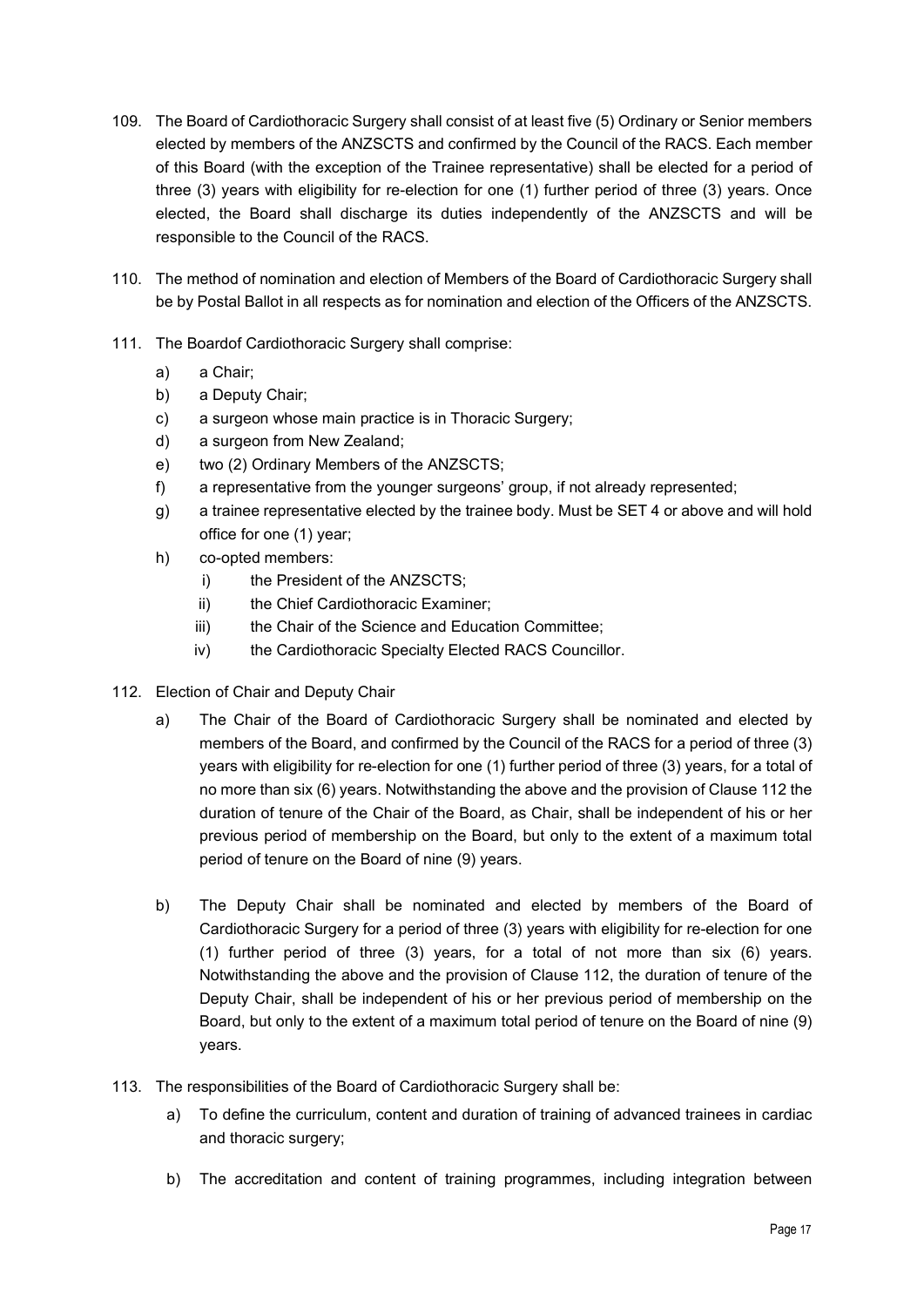programmes and with overseas training posts;

- c) The selection and continuing registration of advanced trainees in cardiac and thoracic surgery;
- d) The certification of training of overseas qualified surgeons;
- e) The assessment of satisfactory completion of training of trainees;
- f) To establish the eligibility of trainees to present for the Part II examination in Cardiothoracic Surgery;
- g) To maintain a Register of advanced Trainees; and
- h) To maintain the standards of Supervisors of Training of advanced Trainees.

## SCIENCE AND EDUCATION COMMITTEE

- 114. The Science and Education Committee shall comprise:
	- a) A Chair, who shall be a voting member of the ANZSCTS and will be elected at the AGM of the ANZSCTS, for a period of three (3) years, with eligibility for re-election for one (1) further period of three (3) years;
	- b) the Convenor of the Annual Scientific Meeting of the ANZSCTS;
	- c) the cardiothoracic convenor for the RACS ASC;
	- d) the convenors of any other Scientific meeting in which the ANZSCTS participates and will be co-opted from time to time;
	- e) the Vice President; and
	- f) the Honorary Secretary / Treasurer.
- 115. The responsibilities of the Science and Education Committee shall be:
	- a) To co-ordinate and supervise the Annual Scientific Meeting of the ANZSCTS and to coordinate and supervise the Society's contribution to any scientific meeting in which the ANZSCTS participates. Annual Scientific Meetings of the ANZSCTS may be held either in association with meetings of other professional bodies or independently. The purpose of the Annual Scientific Meeting is the presentation of scientific or educational papers and reports;
	- b) To arrange programmes of continuing education within the Speciality;
	- c) To promote research in cardiothoracic surgery.
- 116. The duties of the Chair of the Science and Education Committee shall include:
	- a) Assisting with the selection of guest speakers;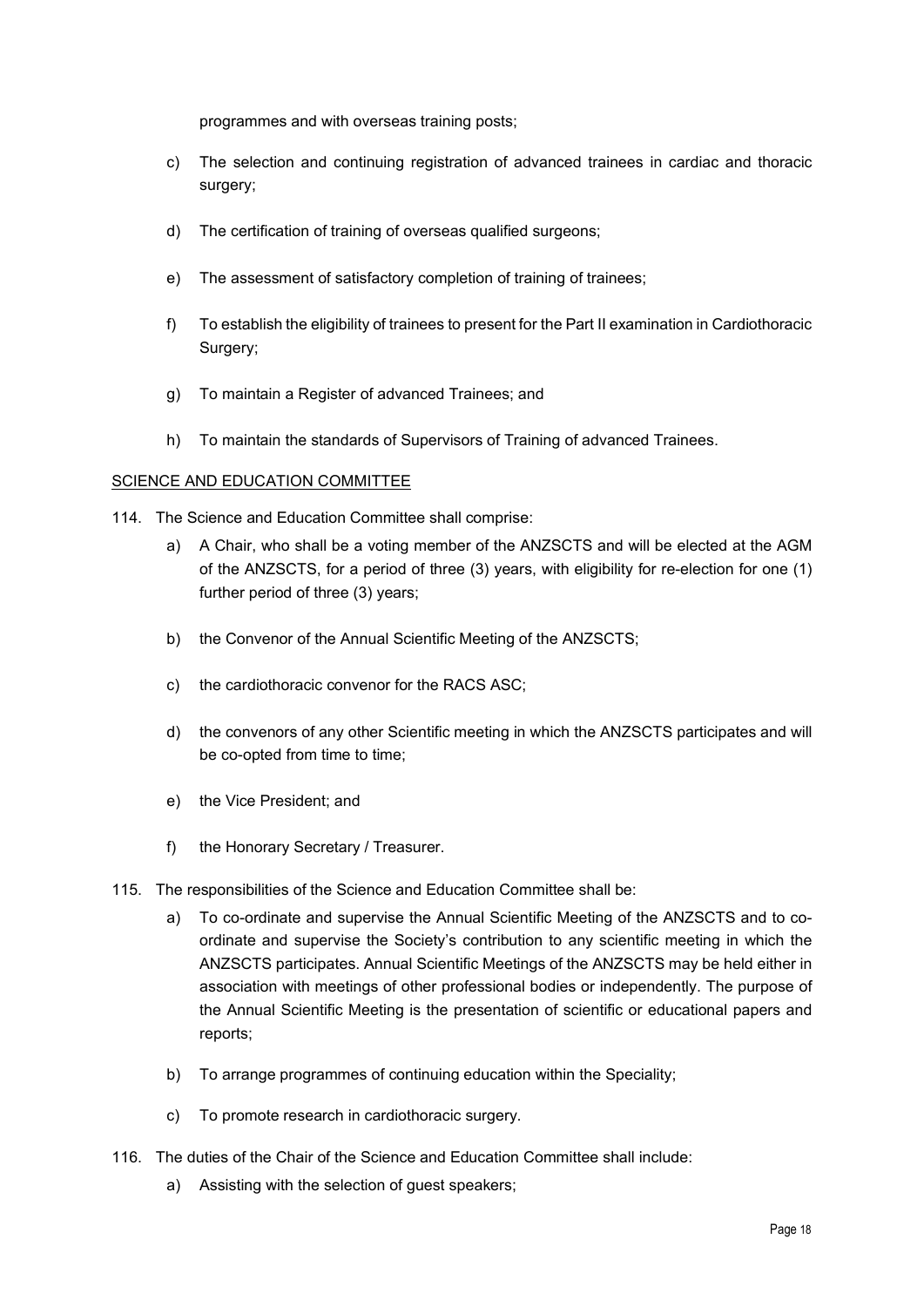- b) Assisting with the choice of venue for the Annual Scientific Meeting;
- c) Marking abstracts and trainees' theses;
- d) Attending monthly meetings of the Organising Committee;
- e) Assisting the Convenor with other aspects of the Annual Scientific Meeting (as required);
- f) Organising the trainees' training day (Wet lab and didactic teaching session);
- g) Organising international guest speakers to participate in the didactic lecture program.
- 117. The duties of the Convenor of the Annual Scientific Meeting shall include:
	- a) the organisation of the Scientific programme;
	- b) the organisation of Guest Speakers;
	- c) the arrangement of the Social programme;
	- d) liaison with the Secretariat and conference organiser regarding all other aspects of the ASM; e.g. sponsorship and trade exhibitions;
	- e) Through the Secretariat to furnish the financial aspects of the meeting and any other matters deemed appropriate, to the Executive of the Society.

## ALTERATION OF THE CONSTITUTION

- 118. This Constitution, including the statement of purposes of the ANZSCTS, shall not be altered except in accordance with the Act.
- 119. Notice of the proposed alterations shall be given in writing to the Secretary and communicated to all members of the ANZSCTS twenty-eight (28) days before the date on which the members of the ANZSCTS are to vote on the alterations.

## RULES

- <span id="page-18-0"></span>120. Subject to this Constitution, the ANZSCTS shall have power from time to time to make, amend and repeal all such Rules as it deems necessary or desirable for the proper conduct and management of the ANZSCTS, the regulation of its affairs and the furtherance of its objectives.
- 121. Without in any way limiting the power of the ANZSCTS pursuant to clause [120,](#page-18-0) the Executive may make, amend and repeal Rules which:
	- a) define the rights and benefits, duties, obligations and status of Members within the various categories of membership of the ANZSCTS and of the various classes of membership (if any) within those categories of membership which may exist from time to time;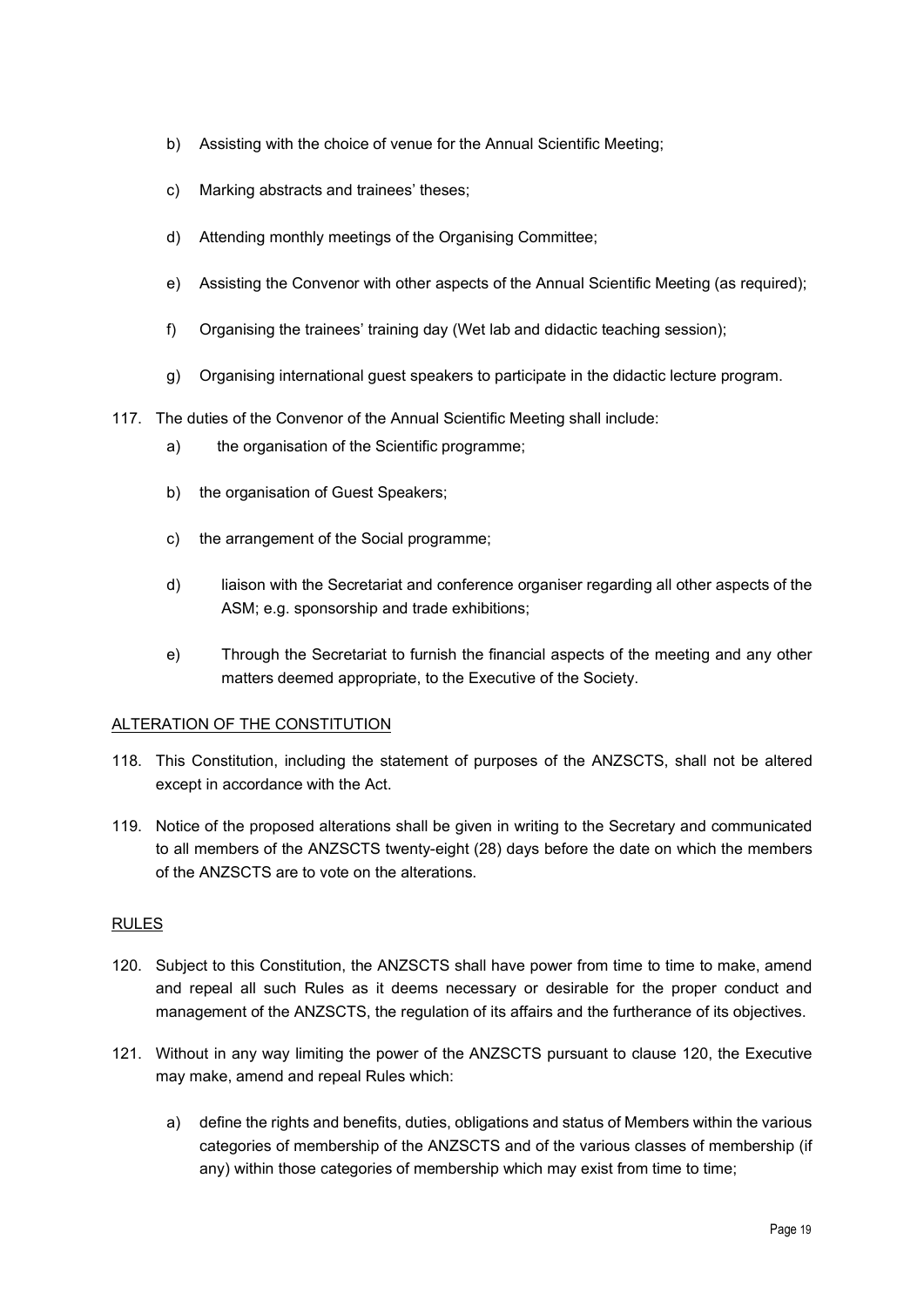- b) regulate all matters relating to applications for and admission to, membership of the ANZSCTS not otherwise provided for in this Constitution;
- c) define and regulate the procedure and order of business of General Meetings of the ANZSCTS and meetings of the Executive, to the extent to which this is not provided for in this Constitution;
- d) define and regulate the functions, duties and responsibilities of any Officer of the ANZSCTS to the extent to which they are not provided for in this Constitution;
- e) establish committees, regions or other structures;
- f) establish monitoring and review procedures for committees;
- g) sanction regions, committees or members of the ANZSCTS, if necessary.
- 122. No Rule shall be inconsistent with, nor shall it affect a repeal or modification of anything contained in this Constitution.
- 123. Any Rule made by the Executive may be set aside by a special resolution of a General Meeting of the ANZSCTS, or by resolution of the Executive.
- 124. All Rules, so long as they remain in force, shall be binding upon all members of the ANZSCTS.

## THE SEAL

- 125. The seal of the ANZSCTS shall not be affixed to any instrument except by the authority of the President, or in his or her absence the Immediate Past President, or in his or absence the Vice-President or such other person as the Executive may appoint for the purpose.
- 126. The Common Seal of the Society shall be kept in the custody of the Chief Executive Officer.

## DELEGATION BY EXECUTIVE TO COMMITTEE / SUB COMMITTEE

- 127. The Executive may, in writing, delegate to one or more Committees consisting of such member or members of the ANZSCTS as are eligible and the Executive sees fit, matters of concern to the Executive for such Committees to consider in detail.
- <span id="page-19-0"></span>128. Such committees appointed by the Executive:
	- a) must be chaired by a member of the Executive or a person appointed by the Executive;
	- b) may meet and adjourn as the committee thinks proper;
	- c) shall at all times remain answerable to and report regularly at least annually to the Executive;
	- d) shall present a final written report on its deliberations and conclusions to the Executive, before the committee is finally revoked by the Executive.
- 129. The Executive may at any time, in writing, revoke wholly or in part, any committee appointed by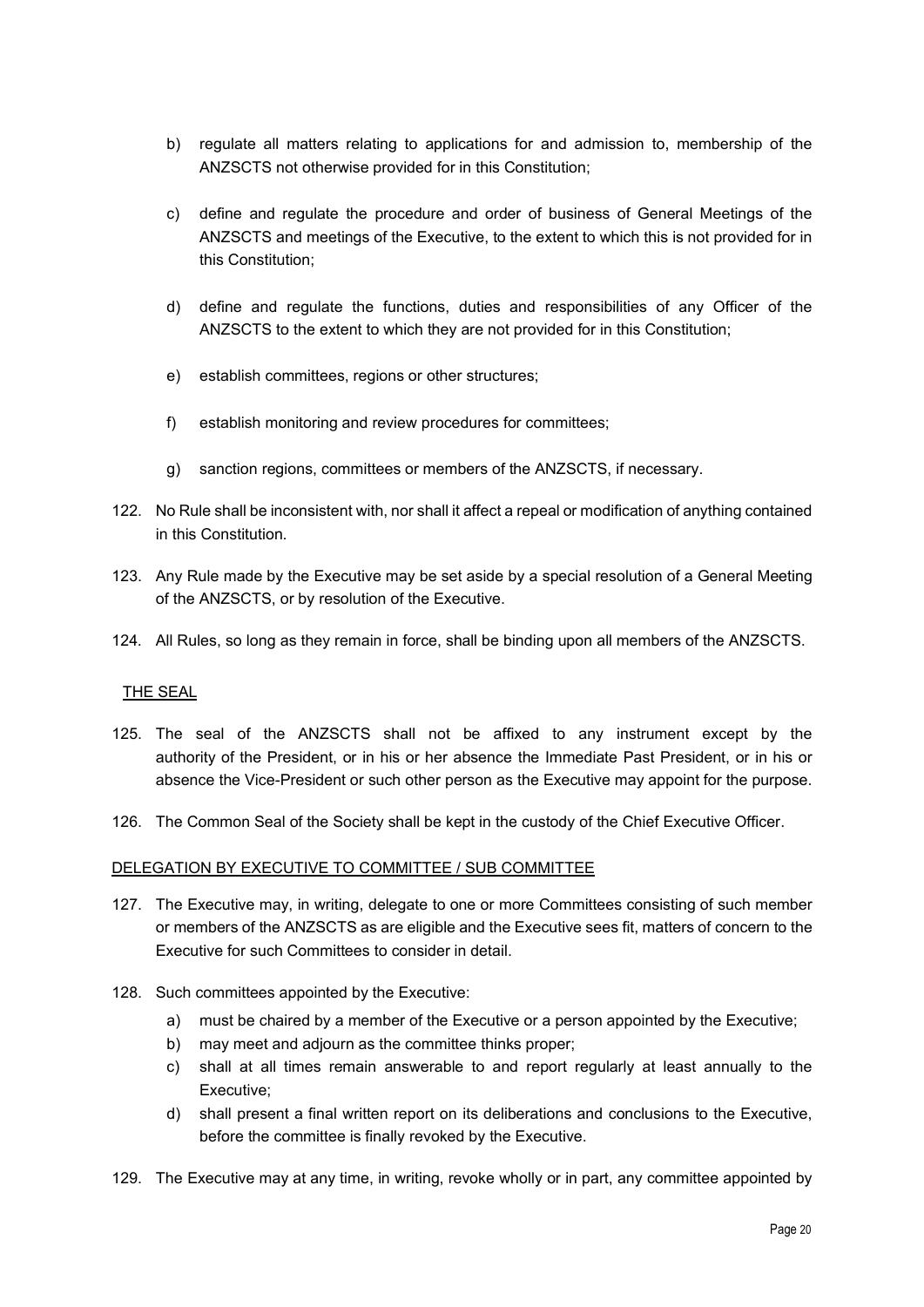it under the terms of clause [128](#page-19-0) and must revoke the committee wholly on receipt of the committee's final report.

### GENERAL

- 130. Proper records and minutes of all proceedings and resolutions shall be kept, particularly in respect of Committee, Executive and Members' meetings.
- 131. The Executive shall cause proper accounts to be kept in respect to all moneys received and expenditure thereof and the matter in respect of which receipt and expenditure takes place; all sales and purchases of goods by the ANZSCTS and the assets and liabilities of the ANZSCTS at all times.
- 132. The Executive shall cause accounts to be kept as provided by Claus[e 10](#page-2-0) of the Constitution and shall, in accordance with the Act, cause to be prepared and laid before the ANZSCTS in general meeting such profit and loss or income and expenditure accounts and balance sheets and reports as are referred to in that section and are applicable to the ANZSCTS
- 133. Auditors shall be appointed and their duties regulated in accordance with the provisions of the Act and Clause [10](#page-2-0) of the Constitution.
- 134. Every member of the Executive or officer of the ANZSCTS or any person employed by the ANZSCTS as Auditor shall be indemnified out of the funds of the ANZSCTS against all liability incurred by him or her as such member of the Executive or officer or Auditor in defending proceedings, whether civil or criminal, in which judgment is given in his or her favour or in which he or she is acquitted, or in connection with any application under the Act in which relief is granted to him or her by the Court.
- 135. Notices required to be served by the ANZSCTS or the Executive upon the members may be served either personally, by leaving the same or by sending them through the post in a letter addressed to the members at their registered places of abode or by email. All the members if served by post shall be deemed to have been served at the time when the letter envelope wrapper or postcard containing the same being properly addressed and put into a post office would have arrived in due course of post. In the event of any Member not having his or her place of abode registered then a notice shall be efficiently served on him or her by being affixed as a general notice in the Registered Office of the ANZSCTS. For the purposes of this clause "place of abode" shall include any address any Member or Members may specify for the forwarding of notices including an office or place of business or post office numbered box.
- 136. Any such notice including the signature thereto may be wholly or partly typed or printed.

### WINDING UP OF THE SOCIETY

- 137. At least twenty-one (21) days' notice must be given of the calling of any meetings to dissolve the ANZSCTS.
- 138. An Annual General Meeting or any Extraordinary General Meeting called for that purpose, may by resolution of at least seventy-five (75) per cent of the votes of those eligible to vote, resolve